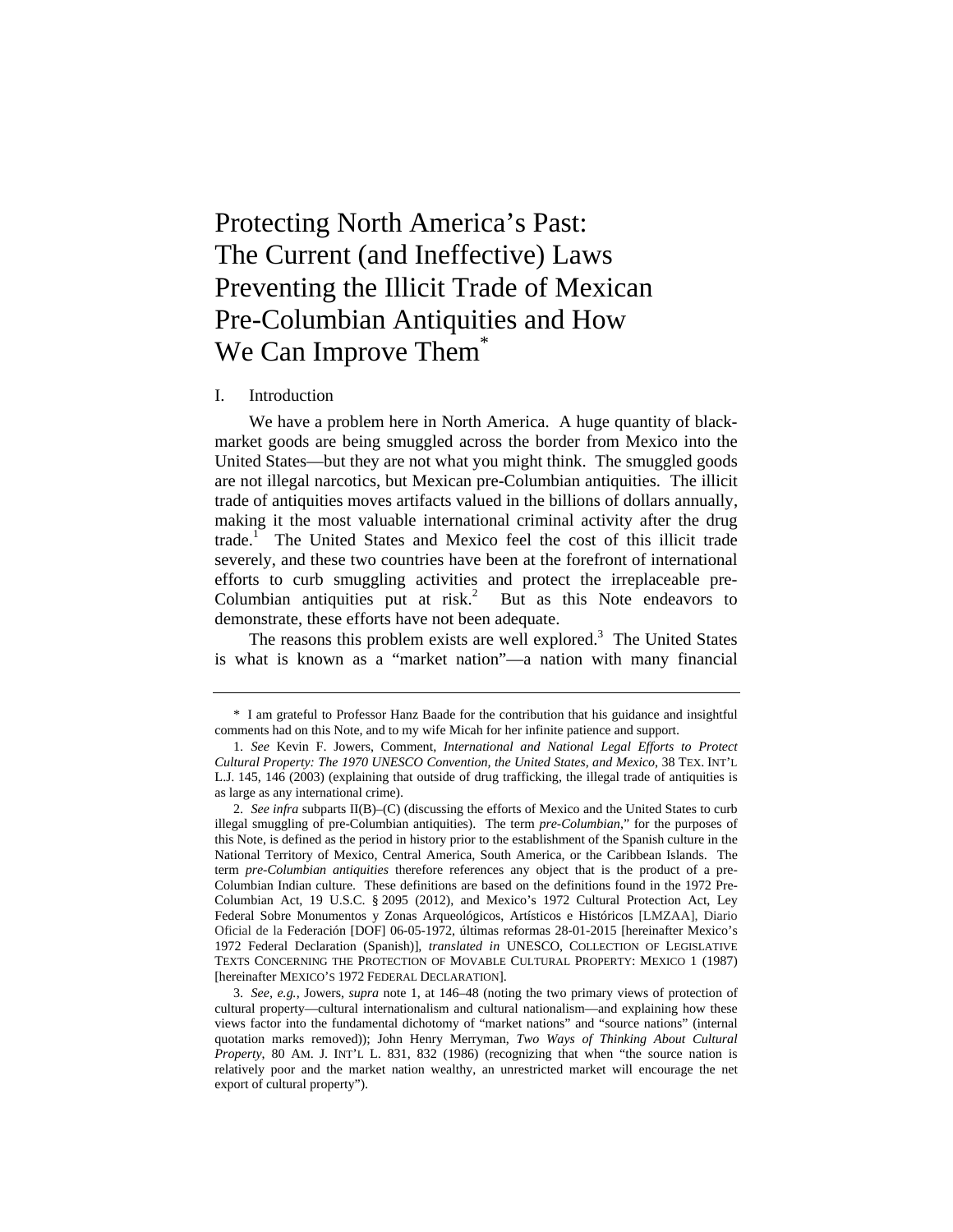resources and a high demand for antiquities and relics from other countries.<sup>4</sup> Meanwhile, Mexico is the prototype of a "source nation"—a nation with an abundance of ruins, archaeological sites, and pre-Columbian antiquities, but lacking the financial resources necessary to protect and develop these cultural and historical treasures.<sup>5</sup> This high demand on the United States' side of the border creates a strong incentive for impoverished peoples in Mexico to collect and smuggle valuable pre-Columbian antiquities by any means necessary.<sup>6</sup> And Mexico's inability to adequately protect the ruins and historical sites only increases the severity of the problem by reducing the likelihood that looters and smugglers will face retribution for their  $\arctan^7$ 

The theft and illegal trade of Mexican pre-Columbian antiquities harms both the United States and Mexico. It is obvious how Mexico is harmed—its cultural history is being actively stolen and sold piecemeal on the black market.<sup>8</sup> Many of the artifacts stolen from Mexico come from historical sites and ruins that haven't even been inventoried and officially discovered yet.<sup>9</sup> Mexico is denied even the benefit of taxing this illicit trade, valued in the billions of dollars internationally.<sup>10</sup> But the United States is also harmed. Much of the historical significance of a pre-Columbian artifact, such as a Mayan stelae, lies in its relative geographic location, positioning, and other clues relative to its surroundings.<sup>11</sup> When the object is removed from its resting place without proper cataloging and recording, this historical significance is permanently lost, and we know a

<sup>4.</sup> *See* Merryman, *supra* note 3, at 832 (giving examples of market nations that include France, Germany, Japan, the Scandinavian nations, Switzerland, and the United States).

<sup>5.</sup> *See id.* (listing nations like Mexico, Egypt, Greece, and India as examples of source nations).

<sup>6.</sup> *See* Lisa J. Borodkin, Note, *The Economics of Antiquities Looting and a Proposed Legal Alternative*, 95 COLUM. L. REV. 377, 406 (1995) (stating that "there are strong incentives for citizens in artifact-rich countries to remove artifacts illegally," including using the artifacts as a source of income and avoiding government interference with land development); Lawrence J. Persick, Comment, *The Continuing Development of United States Policy Concerning the International Movement of Cultural Property*, 4 DICK. J. INT'L L. 89, 91 (1985) (describing some of those involved in the illicit trade of antiquities as local peasants and farmers in need of money).

<sup>7.</sup> *See* Leslie S. Potter & Bruce Zagaris, *Toward a Common U.S.-Mexican Cultural Heritage: The Need for a Regional Americas Initiative in the Recovery and Return of Stolen Cultural Property*, 5 TRANSNAT'L LAW. 627, 670 (1992) ("The Mexican government has not been successful in providing the requisite protection or preservation, primarily because of inadequate financial resources.").

<sup>8.</sup> *See id.* at 629 (explaining the significance of cultural property to source nations).

<sup>9.</sup> *See* Jane Warring, Comment, *Underground Debates: The Fundamental Differences of Opinion That Thwart UNESCO's Progress in Fighting the Illicit Trade in Cultural Property*, 19 EMORY INT'L L. REV. 227, 237 (2005) ("The governments of [source] countries cannot stay abreast of the discoveries, let alone the smuggling.").

<sup>10.</sup> *See* Jowers, *supra* note 1, at 146 (noting that the international illegal trade of antiquities involves billions of dollars each year).

<sup>11.</sup> *See, e.g.*, Paul M. Bator, *An Essay on the International Trade in Art*, 34 STAN. L. REV. 275, 279 (1982) (explaining that knowledge of the source and placing of the stelae is crucial to deciphering the text thereon).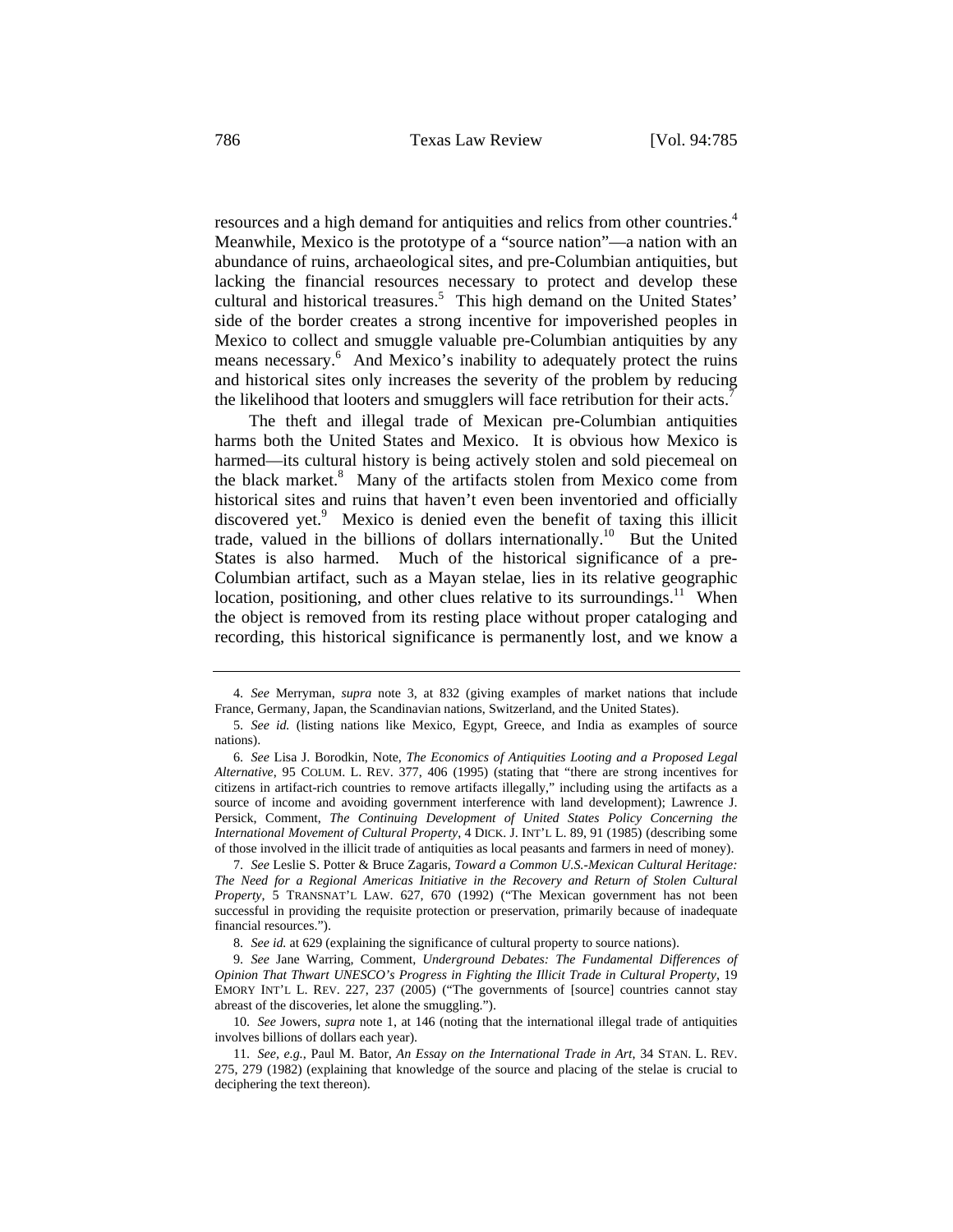little bit less about our past as a result of the theft. Additionally, the looters that find the artifacts and the smugglers that transport them are unlikely to be careful to preserve the artifacts in their original state. In many cases the thieves will cut the artifacts into pieces or deliberately deface them to conceal their value in order to export the artifacts without detection.<sup>12</sup> This destruction of irreplaceable historical and cultural relics deprives not only Mexico but all nations of the benefit that comes with a strong knowledge of our past.<sup>13</sup> Fighting this illicit looting disrupts the delicate economy of Mexico and other source nations, forcing them to spend millions to protect these treasures and putting a strain on international relations between countries by creating disputes over cultural restitution.<sup>14</sup>

With the problem at hand, this Note suggests that the current laws and recourses available that protect and deter the theft of Mexican pre-Columbian antiquities and these artifacts' illegal import into the United States are ineffective at their goal of reducing these types of crime. Instead, a new policy is recommended that focuses on the active preservation of these antiquities before they are looted in the first place. This policy will rely primarily on educating the people of Mexico and the United States about the damage that this illicit trade causes and the penalties for those involved in this destruction. Specific groups of people will be targeted for this education, including people living in rural areas who may find or help transport stolen antiquities, border agents and tourists who may discover the antiquities as they are smuggled, museums and dealers who often serve as intentional or unintentional fences for these artifacts, and people involved in international transportation who may witness or take part in the trade.

Part II of this Note covers the current international agreements and laws in the United States and Mexico that attempt to address the illicit trade of Mexican pre-Columbian antiquities. These include the UNESCO Convention of 1970, the Cultural Property Implementation Act, the 1970 Treaty of Cooperation Between the United States and Mexico, Mexico's 1972 Federal Declaration of ownership over Mexican pre-Columbian

<sup>12.</sup> *See, e.g.*, *id.* at 278 (reporting that stelae can be as tall as forty feet and as heavy as five tons and are thus "sawed, hacked, split apart with crowbars, or simply smashed into moveable pieces—before they are ready for the art market"); Borodkin, *supra* note 6, at 383 (explaining that antiquities traffickers will deface artifacts to make them less recognizable and therefore easier to smuggle).

<sup>13.</sup> *See, e.g.*, Bator, *supra* note 11, at 278–79 (stating that the inscriptions on stelae are the primary source of historical knowledge of the Mayan culture, but in the artistic realm, they are valued less than the pictorial carvings and are often the parts that are cut off during the process of "thinning" the piece into moveable chunks).

<sup>14.</sup> Warring, *supra* note 9, at 243.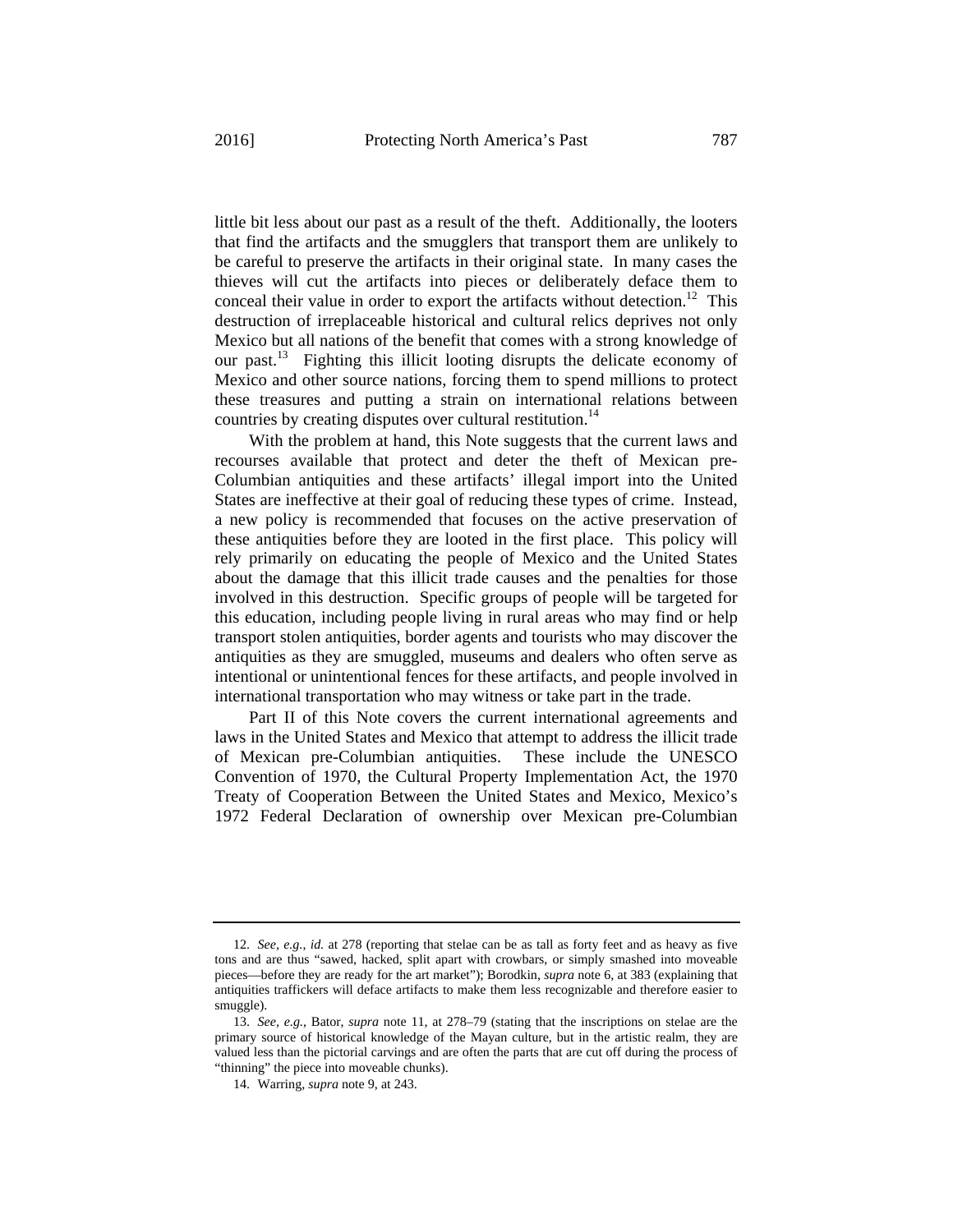antiquities, and the National Stolen Property Act. Part III discusses why these attempts to correct the problem have been ineffective and outlines a possible remedial policy for both nations that focuses on education, as outlined in the previous paragraph. Part IV concludes.

# II. The Current International Agreements and Laws in the United States and Mexico Protecting Mexican Pre-Columbian Antiquities

There are several legal systems in place designed to aid in the protection and recovery of Mexico's cultural artifacts and antiquities illegally imported into the United States. The UNESCO Convention of 1970 represented the first international agreement to attempt to find a solution to the problem of illicitly traded antiquities, and it shed light on the problem on the global stage.15 The United States and Mexico, recognizing the great deal of illicit trade already occurring between the two nations, ratified a bilateral treaty in the same year to prevent the destruction of antiquities and provide recourse for the return of these antiquities to Mexico.<sup>16</sup> This treaty proved inadequate to solve the problem, which prompted the U.S. Legislature to pass the Pre-Columbian Act of 1972, strengthening import regulations at the border.<sup>17</sup> Mexico also took action in 1972 by passing the Federal Declaration, effectively converting and vesting ownership of all Mexican pre-Columbian antiquities, discovered or not, to the Mexican Government.<sup>18</sup> In 1983, the United States attempted to implement key elements of the 1970 UNESCO Convention in its federal law under the Cultural Property Implementation Act.<sup>19</sup> Finally, a string of U.S. court cases began applying the National Stolen Property Act to illegally imported stolen artifacts when the source nation had adequate laws nationalizing ownership of those artifacts.20 This jurisprudence, along with Mexico's 1972 Federal Declaration, now allows Mexico to bring an action under this act for the return of any Mexican pre-Columbian antiquity imported into the United States after  $1972$ <sup>21</sup> These laws and agreements offer a diverse set of remedies and protections to Mexico, but, as discussed below, each suffers a major flaw—they do not effectively prevent the looting and destruction of the pre-Columbian antiquities they are designed to protect.

19. *See infra* subpart II(B).

<sup>15.</sup> *See infra* subpart II(A).

<sup>16.</sup> *See infra* subpart II(C).

<sup>17.</sup> *See infra* subpart II(E).

<sup>18.</sup> *See infra* subpart II(D).

<sup>20.</sup> *See infra* subpart II(F).

<sup>21.</sup> *See infra* subpart II(F).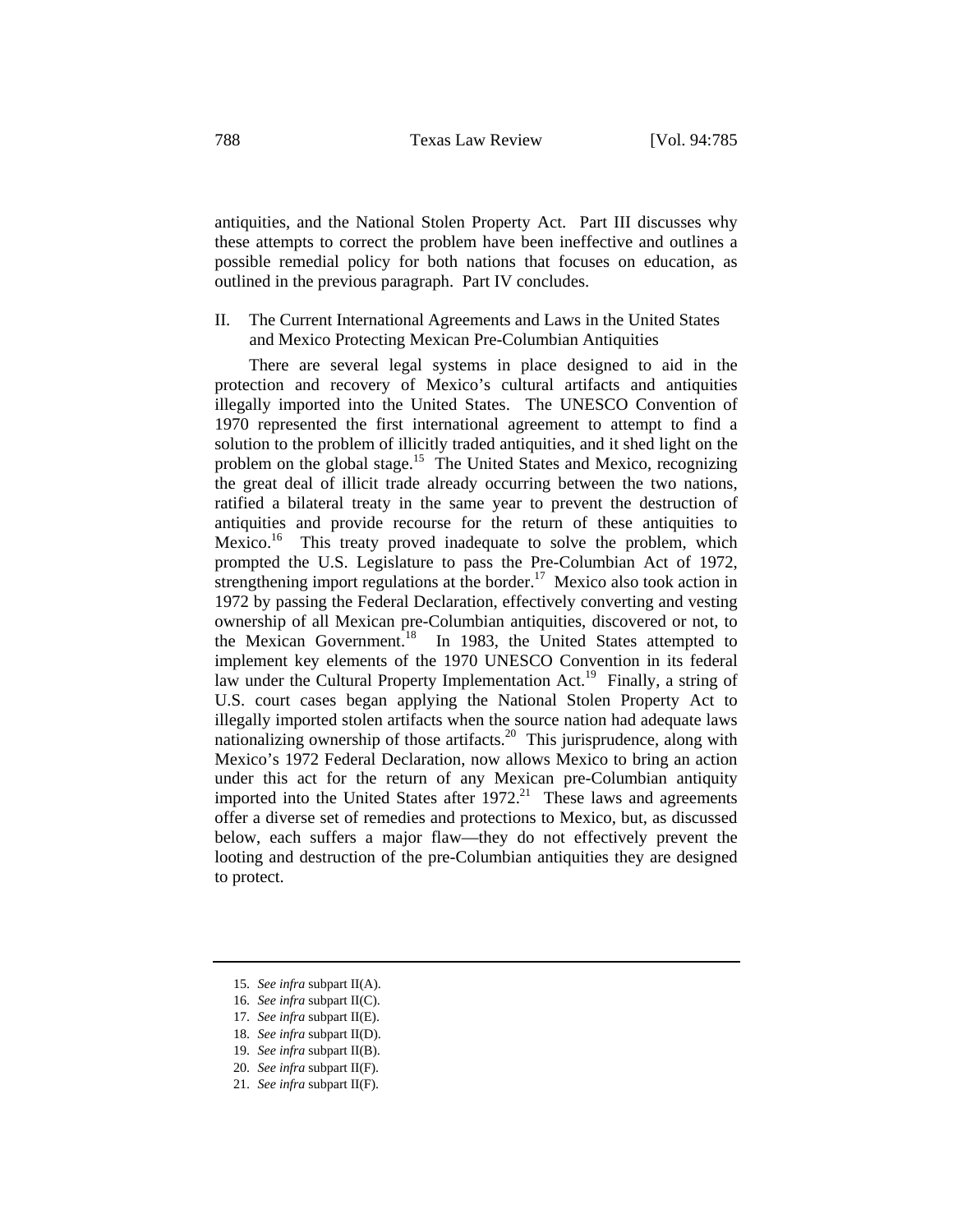### *A. The UNESCO Convention of 1970*

In the early part of the 20th century, increases in the efficiency of travel and transportation, the demand for rare antiquities on the world market, and the discoveries of new and fantastic lost artifacts in the heart of Latin America and elsewhere spurred a drastic spike in the looting and smuggling of pre-Columbian antiquities.<sup>22</sup> Many nations realized there was an urgent need to protect these priceless treasures and that this need could only be met by a unified action from both market nations and source nations.23 Source nations were the most immediate victims of this pillaging, and this is what caused Mexico and Peru to petition the United Nations Educational Scientific and Cultural Organization (UNESCO) General Conference to adopt global measures to stem the tide of the unlawful trade in cultural property.<sup>24</sup> The subsequent proceedings that came out of this petition led UNESCO to adopt the Convention on the Means of Prohibiting and Preventing the Illicit Import, Export, and Transfer of Ownership of Cultural Property (the "Convention") in  $1970^{25}$  The Convention was the first global agreement concerning the illicit international trade in cultural property and became the starting point for the unified efforts of many nations to stem the tide of illicit trade in antiquities and cultural artifacts. $26$  Before this instrument had been ratified, the international protection of cultural property had been limited to protection in times of war. $27$  Though the Convention was an essential step in fostering

25. 1970 UNESCO Convention, *supra* note 23; *see also* Jowers, *supra* note 1, at 149 (stating that UNESCO responded to Mexico's initiative in 1968 by authorizing a special committee to draft the convention).

<sup>22.</sup> *See* Jowers, *supra* note 1, at 149 (discussing how Mexico urged UNESCO to adopt global measures to fight the illicit trade in antiquities in 1960).

<sup>23.</sup> *See* Convention on the Means of Prohibiting and Preventing the Illicit Import, Export and Transfer of Ownership of Cultural Property pmbl., Nov. 14, 1970, 823 U.N.T.S. 231 [hereinafter 1970 UNESCO Convention] (stating that "the protection of cultural heritage can be effective only if organized both nationally and internationally among States working in close co-operation").

<sup>24.</sup> PATRICK J. O'KEEFE, COMMENTARY ON THE UNESCO 1970 CONVENTION ON ILLICIT TRAFFIC 5 (2d ed. 2007). The final product of this petition was a nonbinding instrument, ratified in 1964. Recommendation on the Means of Prohibiting and Preventing the Illicit Export, Import and Transfer of Ownership of Cultural Property, Nov. 19, 1964, reprinted in UNESCO, THE PROTECTION OF MOVABLE CULTURAL PROPERTY I: COMPENDIUM OF LEGISLATIVE TEXTS 382 (1984). Several years later, Mexico and several other source nations pushed for a legally binding instrument to replace the 1964 Recommendation. UNESCO, *supra*, at 21.

<sup>26.</sup> Potter & Zagaris, *supra* note 7, at 642.

<sup>27.</sup> James A.R. Nafziger, *Protection of Cultural Property*, 17 CAL. W. INT'L L.J. 283, 283–84 (1987). The 1954 Hague Convention for the Protection of Cultural Property in the Event of Armed Conflict is an early multinational agreement providing for the preservation of cultural property during armed conflict and military occupation. Warring, *supra* note 9, at 248 (describing the 1954 Hague Convention as "the first multilateral international agreement dedicated solely to the protection of cultural property"). The 1954 Hague Convention allows waiver of the obligation to respect and refrain from hostile acts against cultural property under the Convention only where imperatively required by military necessity. Convention for the Protection of Cultural Property in the Event of Armed Conflict art. 4, May 14, 1954, 249 U.N.T.S. 240. Protocols I and II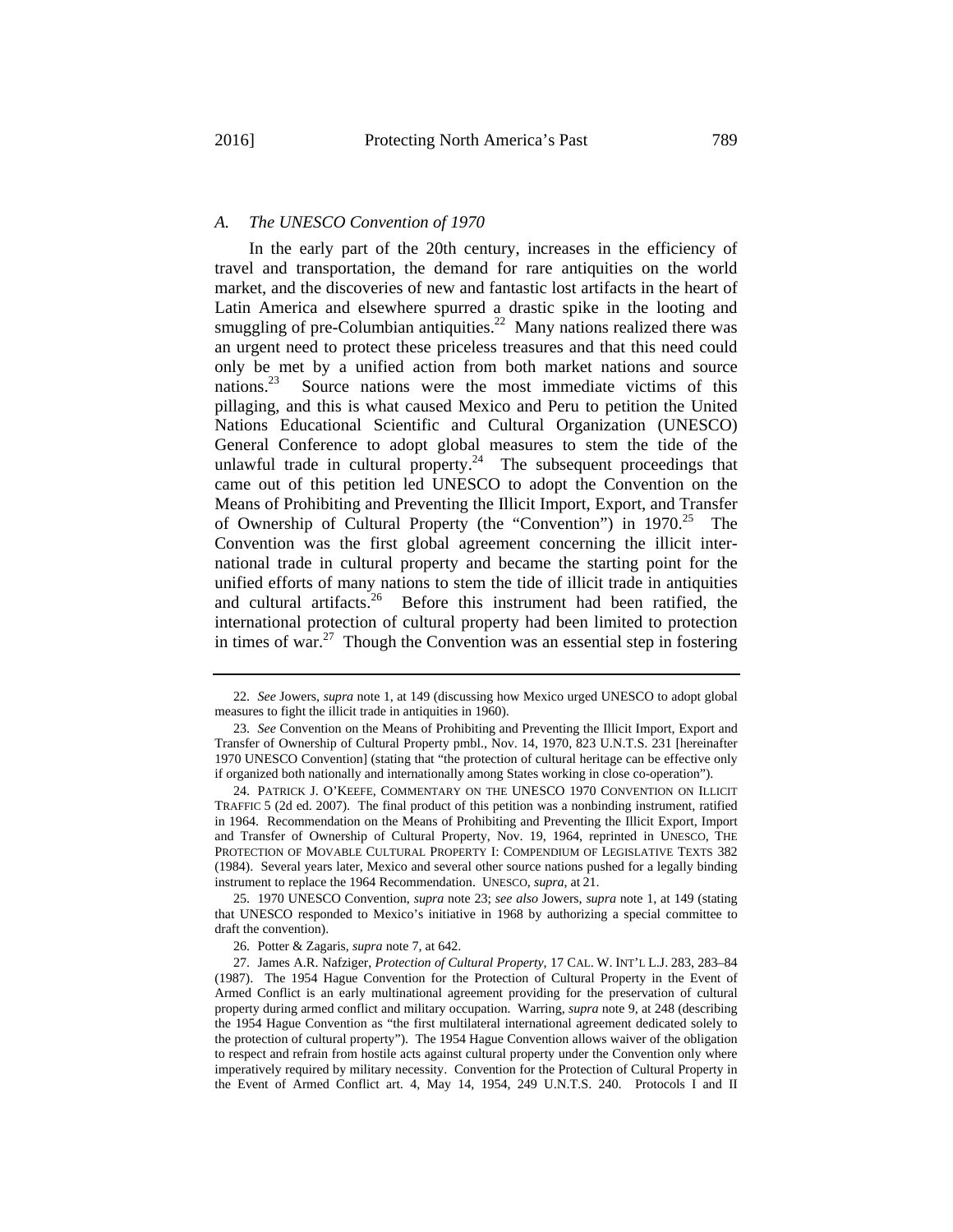the type of international cooperation necessary to combat the illicit trade of antiquities, it was only that: a single step in a prolonged process. The Convention is not self-executing.<sup>28</sup> After the adoption of the Convention by UNESCO, each participating nation had to ratify the Convention under its own laws for it to be legally applicable in that nation.<sup>29</sup> This took time the United States did not become a full signatory to the Convention until 1983, with the enactment of the Cultural Property Implementation Act  $(CPIA).$ <sup>30</sup>

#### *B. The Cultural Property Implementation Act*

The CPIA is the domestic law implementing the articles of the 1970 UNESCO Convention in the United States. Although the Senate ratified the 1970 UNESCO Convention in 1972, it did not pass the CPIA until eleven years later, in  $1983$ <sup>31</sup> The CPIA did not implement every article in the Convention as written but selectively incorporated certain articles to keep with the same overall purposes embodied in the Convention.<sup>32</sup> Specifically, the CPIA adopts Articles 7(b) and 9 of the 1970 UNESCO Convention with modifications.

Article 7(b) of the 1970 UNESCO Convention prohibits the importation of cultural property stolen from a museum, a religious or secular public monument, or similar institution.<sup>33</sup> The CPIA implements

Additional to the 1949 Geneva Conventions—the most recent instance of this wartime protection—prohibit acts of hostility directed against historic monuments, works of art, or places of worship that constitute the cultural or spiritual heritage of peoples and the use of such objects in support of the military effort. Protocol Additional to the Geneva Conventions of 12 August 1949, and Relating to the Protection of Victims of International Armed Conflicts (Protocol I) art. 53, Dec. 12, 1977, 1125 U.N.T.S. 3; Protocol Additional to the Geneva Conventions of 12 August 1949, and Relating to the Protection of Victims of Non-International Armed Conflicts (Protocol II) art. 16, Dec. 12, 1977, 1125 U.N.T.S. 609. This obligation does not provide for any derogation based on military necessity. INT'L COMM. OF THE RED CROSS, COMMENTARY ON THE ADDITIONAL PROTOCOLS OF 8 JUNE 1977 TO THE GENEVA CONVENTIONS OF 12 AUGUST 1949, at 647, 1467 (Yves Sandoz et al. eds., 1987).

<sup>28.</sup> *See* 1970 UNESCO Convention *supra* note 23, art. 19 (providing that the Convention is subject to ratification or acceptance by states parties in accordance with their respective constitutional procedures).

<sup>29.</sup> *Id.*

<sup>30.</sup> Convention on Cultural Property Implementation Act, 19 U.S.C. §§ 2602–06 (2012).

<sup>31.</sup> Convention on Cultural Property Implementation Act, Pub. L. No. 97-446, tit. III, 96 Stat. 2329, 2350 (1983) (codified as amended at 19 U.S.C. §§ 2601–13 (2012)).

<sup>32.</sup> *See* S. REP. NO. 97-564, at 23–24 (1982) (discussing the reasons for adopting the CPIA in connection with the objectives of the Convention).

<sup>33. 1970</sup> UNESCO Convention, *supra* note 23, art. 7(b).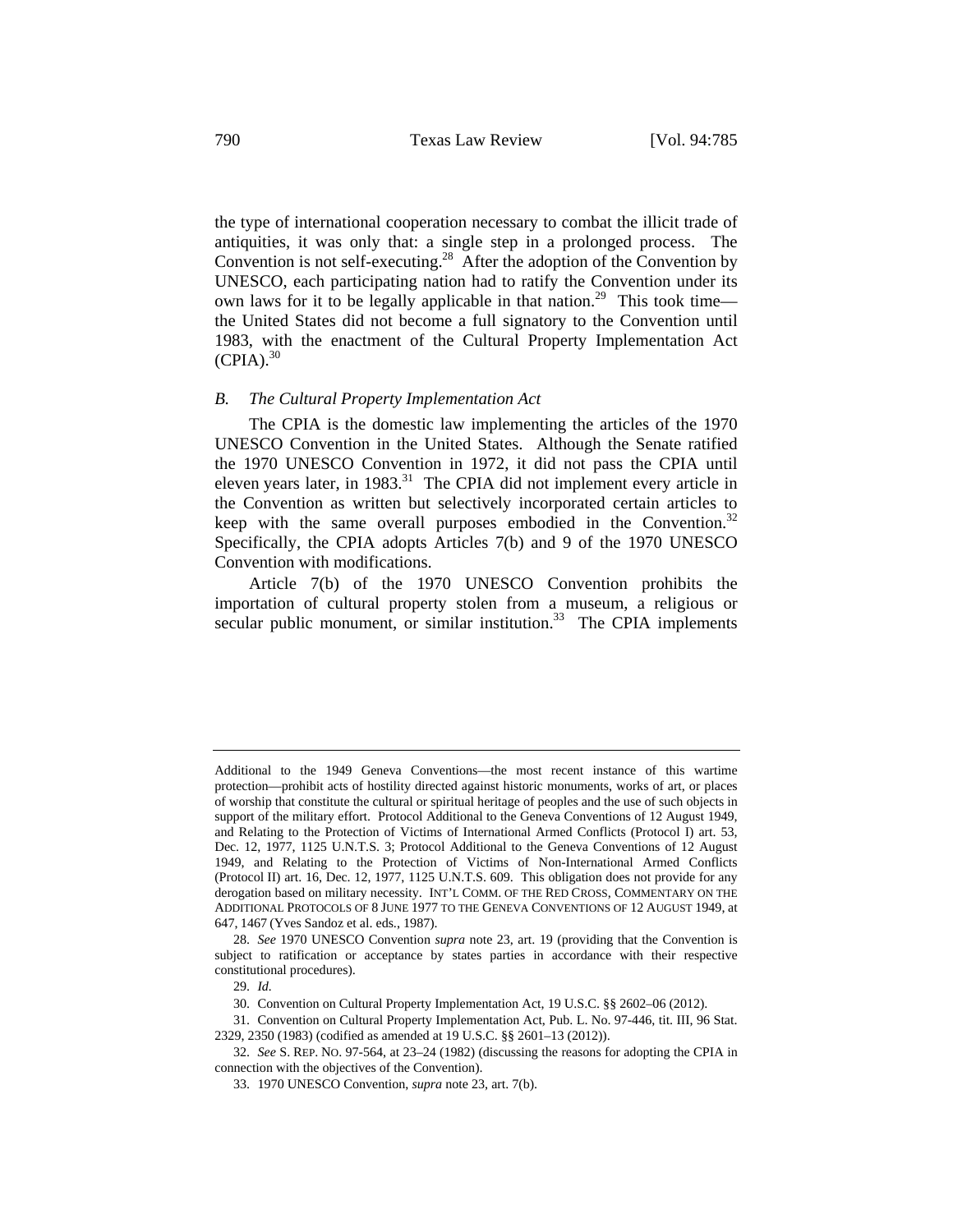this article by prohibiting the import into the United States of any cultural object

documented as appertaining to the inventory of a museum or religious or secular public monument or similar institution in any State Party which is stolen from such institution after the effective date of this chapter, or after the date of entry into force of the Convention for the State Party, whichever date is later.<sup>34</sup>

This article is of limited usefulness in combating the illegal importation of Mexican pre-Columbian antiquities, as many antiquities smuggled into the United States are not taken from museums or monuments but from undiscovered or undeveloped archeological sites.<sup>35</sup>

Article 9 is the heart of the 1970 UNESCO Convention.<sup>36</sup> The purpose of Article 9 is to encourage multilateral action when a state's cultural patrimony is in danger. $37$  Article 9 of the 1970 UNESCO Convention provides the following:

 Any State Party to this Convention whose cultural patrimony is in jeopardy from pillage of archaeological or ethnological materials may call upon other States Parties who are affected. The States Parties to this Convention undertake, in these circumstances, to participate in a concerted international effort to determine and to carry out the necessary concrete measures, including the control of exports and imports and international commerce in the specific materials concerned. Pending agreement each State concerned shall take provisional measures to the extent feasible to prevent irremediable injury to the cultural heritage of the requesting State.<sup>38</sup>

This language is intended to provide a mechanism for nations to provide assistance to each other when there is widespread international smuggling of pillaged archaeological and ethnological materials.<sup>39</sup> The United States' implementation of Article 9 under the CPIA is quite complex. Generally, the statutory framework allows the President to impose import restrictions on designated categories of archaeological and ethnological materials when requested by another State Party to the 1970

<sup>34. 19</sup> U.S.C. § 2607 (2012).

<sup>35.</sup> *See* PERNILLE ASKERUD & ETIENNE CLÉMENT, PREVENTING THE ILLICIT TRAFFIC IN CULTURAL PROPERTY 10 (1997) (noting that archaeological sites are prime targets for thieves since these undiscovered artifacts have not yet been cataloged and are therefore easier to trade).

<sup>36.</sup> Bator, *supra* note 11, at 377–79.

<sup>37.</sup> *Id.* at 379.

<sup>38. 1970</sup> UNESCO Convention, *supra* note 23, art. 9.

<sup>39.</sup> *Convention on Cultural Property Implementation Act (CPIA) of 1983: Fact Sheet*, ARCHEOLOGICAL INST. AM. (Apr. 1, 2010), http://www.archaeological.org/news/sitepreservation/ 75 [http://perma.cc/Q9CL-4E6X]. The terms *archaeological* and *ethnological* are not defined in the Convention. However, the CPIA defines these. 19 U.S.C. § 2601(2).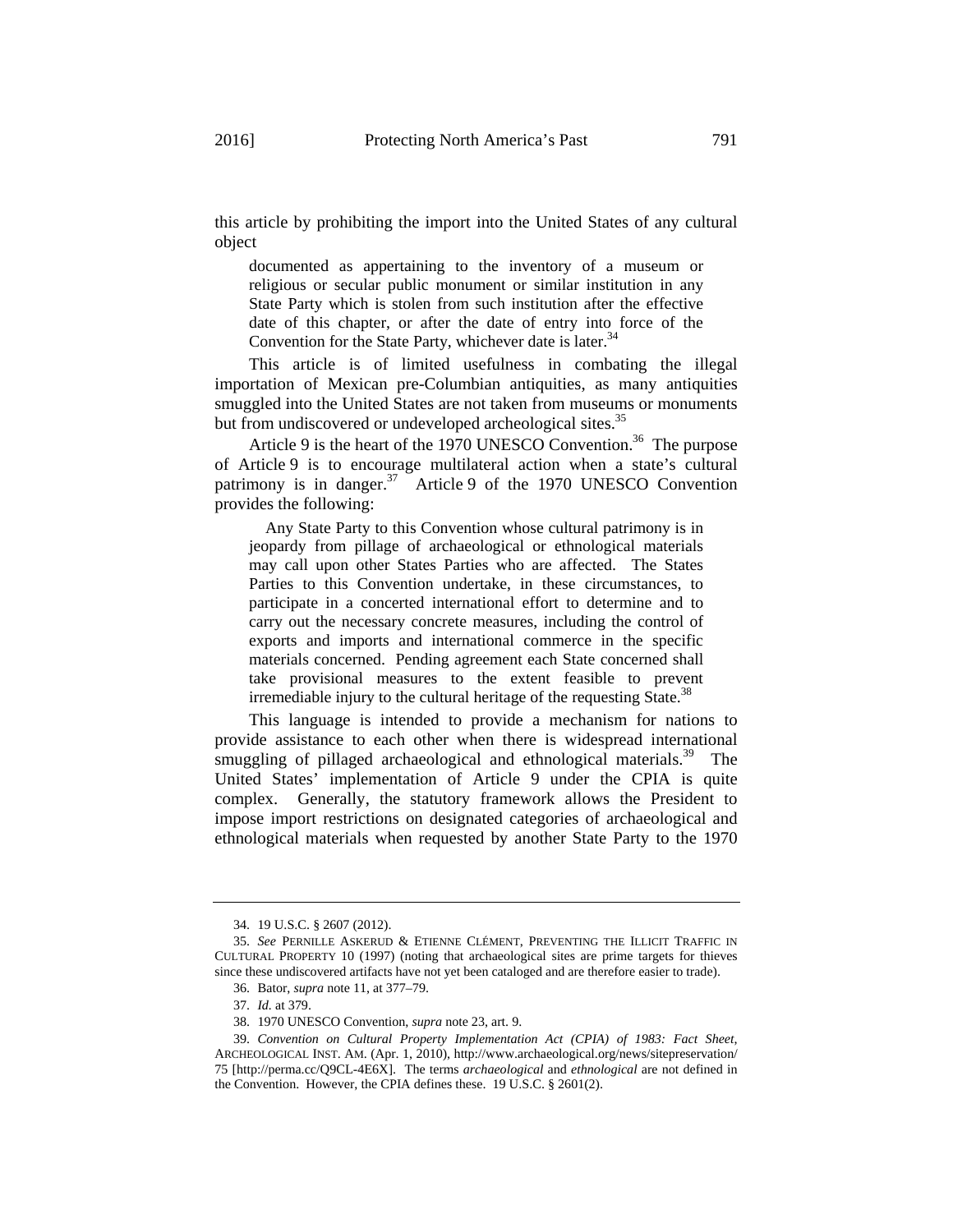UNESCO Convention.40 The CPIA allows the United States to enter into bilateral agreements that are negotiated between the United States and another nation without requiring the Senate to ratify a new treaty.<sup>41</sup> Since the CPIA's ratification, the United States has entered into bilateral agreements with only a handful of nations.42 The United States and Mexico never entered into a bilateral treaty under the CPIA because a bilateral treaty in "the spirit" of article 9 already existed between these two nations by the time that the CPIA was passed.<sup>43</sup>

Because there is no bilateral treaty between the United States and Mexico under the CPIA, the Article 7(b) incorporation is the only part of the 1970 UNESCO Convention that the CPIA statute made effective against the illegal importation of Mexican pre-Columbian antiquities into the United States. Despite this narrow applicability, the CPIA has been used successfully by Mexico to force the return of stolen antiquities. In 1999, a New York District Court found that the CPIA required the forfeiture of a Mexican document from 1778, stolen from the National Archives in Mexico City.<sup>44</sup> These kinds of victories have the theoretical effect of discouraging theft and illegal importation of Mexican antiquities. However, the very limited scope of the CPIA as applied to Mexico likely nullifies this effect. Thus, the CPIA is not a good instrument to lean on in the battle to preserve and protect Mexican pre-Columbian artifacts.

# *C. The 1970 Treaty of Cooperation Between the United States and Mexico*

After the 1970 UNESCO Convention had been drawn up but before it had been finalized, the United States and Mexico entered into the Treaty of Cooperation between the United States of America and the United Mexican States Providing for the Recovery and Return of Stolen Archaeological, Historical and Cultural Properties on July 17, 1970.<sup>45</sup> This treaty was

<sup>40.</sup> U.S. INFO. AGENCY, CURBING ILLICIT TRADE IN CULTURAL PROPERTY: U.S. ASSISTANCE UNDER THE CONVENTION ON CULTURAL PROPERTY IMPLEMENTATION ACT 1 (1989).

<sup>41. 19</sup> U.S.C. § 2602.

<sup>42.</sup> *See Bilateral Agreements*, U.S. DEP'T ST., BUREAU EDUC. & CULTURAL AFF., http://eca.state.gov/cultural-heritage-center/cultural-property-protection/bilateral-agreements [http://perma.cc/VHB4-N5GR] (providing a list of fifteen nations with which the United States has bilateral agreements).

<sup>43.</sup> Jowers, *supra* note 1, at 157–58. See *infra* subpart II(C) for a discussion of the existing treaty with Mexico passed in 1970 and already in place when the CPIA was passed. It had been in existence for thirteen years. 19 U.S.C. § 2602 (showing the CPIA was enacted in 1983).

<sup>44.</sup> United States v. An Original Manuscript Dated Nov. 19, 1778, No. 96 Civ. 6221, 1999 WL 97894, at \*1 (S.D.N.Y. Feb. 22, 1999).

<sup>45.</sup> Treaty of Cooperation Between the United States of America and the United Mexican States Providing for the Recovery and Return of Stolen Archaeological, Historical and Cultural Properties, Mex.-U.S., July 17, 1970, 22 U.S.T. 494 [hereinafter Treaty of Cooperation].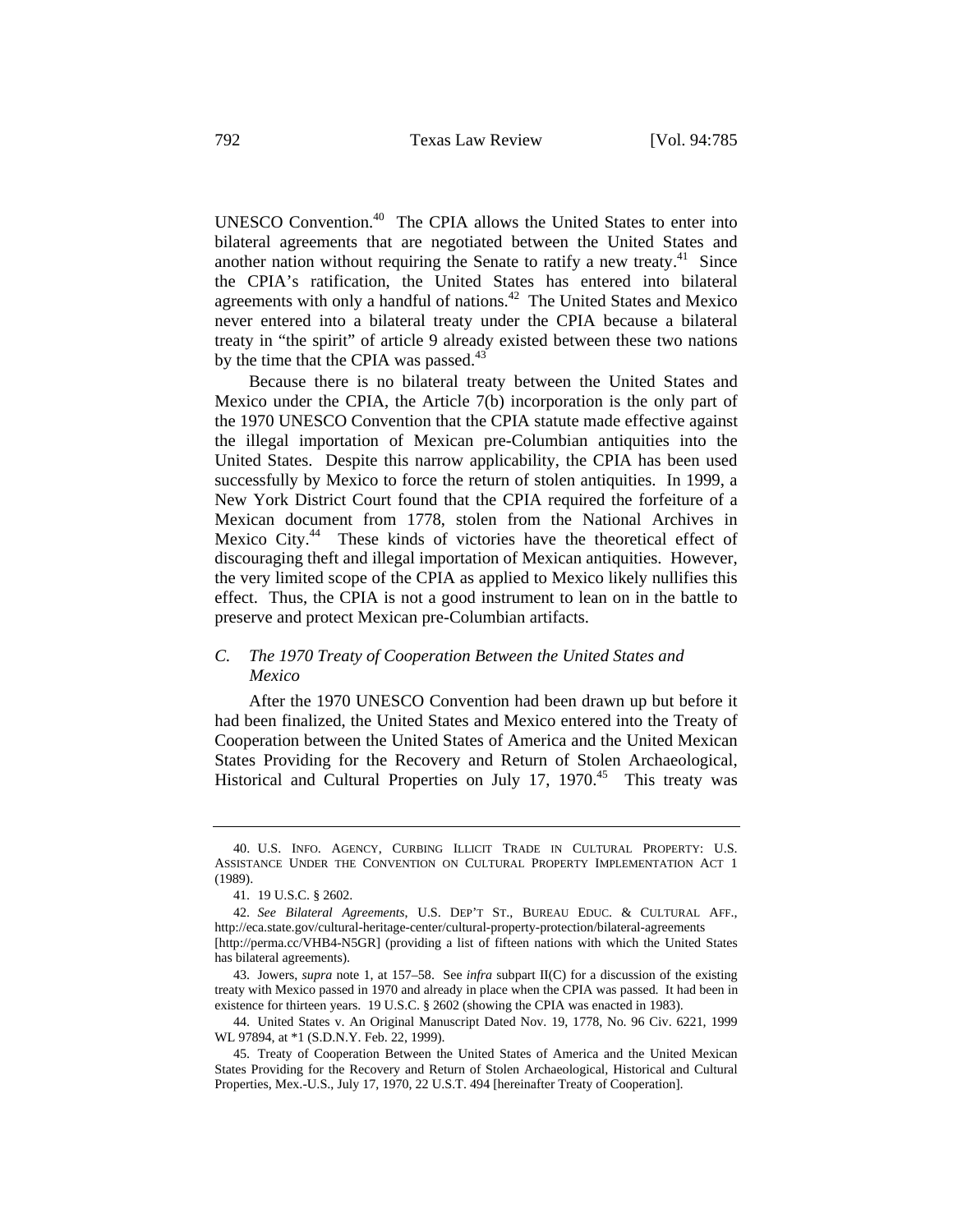designed to "encourage the protection, study and appreciation of properties of archaeological, historical or cultural importance, and to provide for the recovery and return of such properties when stolen."<sup>46</sup>

One of the treaty's primary goals is deterring the illicit excavations of archaeological sites and their pillaging, a growing problem in Mexico in the 1960s. $47$  The treaty defines the protected properties covered in Article 1 as any government property that is also a pre-Columbian artifact, either a colonial-period art object, a religious artifact that is of outstanding importance to the nation, or an important government document.<sup>48</sup> The phrase "importance to the national patrimony" in the definition tracks with the language in Article 9 of the 1970 UNESCO Convention, which requires that "cultural patrimony" be in jeopardy from pillage before such affected nation can invoke the Article.<sup>49</sup> This is one of the ways the treaty is written to follow the spirit and requirements of the Convention, even though it is not technically ratified under the Convention's authority.

The second article of the treaty creates specific requirements for each party nation to

encourage the discovery, excavation, preservation, and study of archaeological sites and materials by qualified scientists and scholars . . .; to facilitate the circulation and exhibit [of covered properties] . . . in order to enhance the mutual understanding and appreciation of the artistic and cultural heritage of the two countries; and . . . [to ensure] the conservation of national archaeological, historical and cultural properties.<sup>50</sup>

The language in this article is vague and does not provide for any specific action that would immediately protect or preserve endangered pre-Columbian artifacts.<sup>51</sup> However, this agreement has an important function: to encourage future discourse on how to deter the pillaging of these artifacts and archaeological sites.<sup>52</sup>

The primary mechanism that the treaty provides is the mandate for each state to help the other recover stolen covered property upon request.<sup>53</sup> An official request from one state automatically triggers enforcement procedures in the state of which the request is made.<sup>54</sup> In addition, the

<sup>46.</sup> *Id.* pmbl.

<sup>47.</sup> *Id.* art. II; *see supra* note 22 and accompanying text.

<sup>48.</sup> Treaty of Cooperation, *supra* note 45, art. I.

<sup>49.</sup> *Compare id.*, *with* 1970 UNESCO Convention, *supra* note 23, art. 9.

<sup>50.</sup> Treaty of Cooperation, *supra* note 45, art. II.

<sup>51.</sup> *See id.* (lacking specific actions and instead imposing duties to "encourage," "deter," and "facilitate" certain behaviors, then providing for later coordination among representatives regarding implementation of these duties).

<sup>52.</sup> *Id.*

<sup>53.</sup> *Id.* art. III.

<sup>54.</sup> *Id.*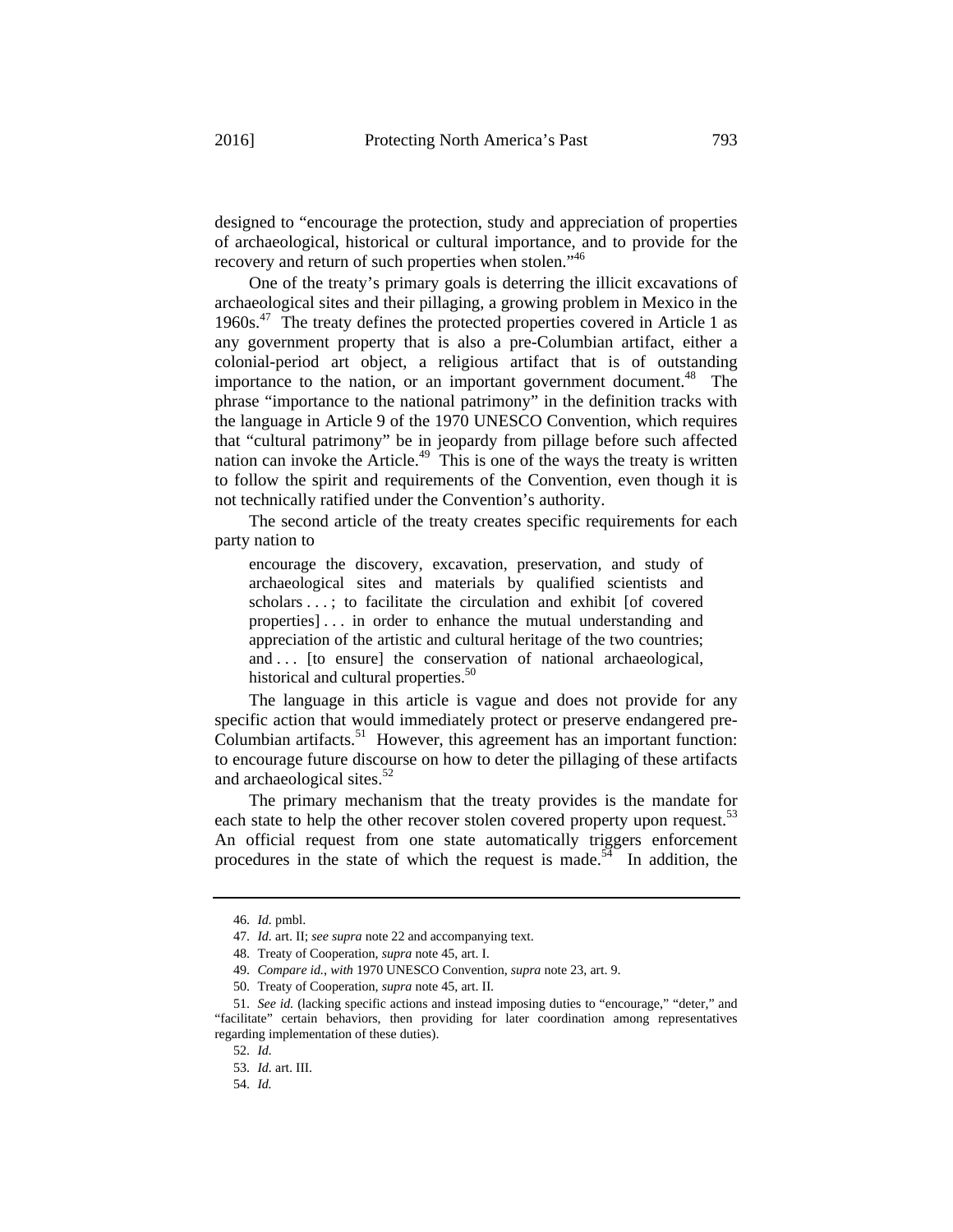treaty authorizes the attorney general of the latter state "to institute a civil action in the appropriate district court" if the state is unable to recover and return the stolen object.<sup>55</sup>

The Treaty of Cooperation provided a well-tailored solution for returning illegally smuggled pre-Columbian antiquities to Mexico and contemplated the need for further measures to protect Mexico's ancient cultural resources. The treaty was initially bound by one very important restriction: it only covered artifacts owned and controlled by "governments or their instrumentalities."56 But as discussed in the next subpart, Mexico dealt with this ownership issue in 1972. Overall, the 1970 U.S.–Mexico Treaty of Cooperation has not been considered successful in deterring the illegal pillage and export of pre-Columbian artifacts.<sup>57</sup> This is in part due to its focus on the recovery of already lost artifacts,  $58$  rather than the preservation of artifacts before they are lost.<sup>59</sup>

# *D. Mexico's Federal Law on Archaeological, Artistic and Historic Monuments and Zones*

In 1972 Mexico declared all pre-Columbian artifacts to be property of the state with the enactment of the Federal Law on Archaeological, Artistic and Historic Monuments and Zones, removing these artifacts from commerce and export.<sup>60</sup> This drastic measure was Mexico's attempt to protect against the destruction of its cultural heritage by providing a legal means to recover any pre-Columbian antiquity that is found in another country, despite any inability by Mexico to establish provenance or previous control over the artifact. $61$  Under Article 27 of the declaration, "[a]rchaeological monuments, both movable and immovable, are the inalienable and imprescriptible property of the nation."62 The definition of

61. *See* Eduardo Matos Moctezuma, *Las Normas Jurídicas y la Investigación en México*, *in* ARQUEOLOGÍA Y DERECHO EN MÉXICO 125, 125 (Jaime Litvak King et al. eds., 1980) (explaining that article 27 of the 1972 Federal Declaration seeks to establish that archeological patrimony remains in the hands of Mexico and represents a fundamental improvement over previous laws).

<sup>55.</sup> *Id.*

<sup>56.</sup> *Id.* art. I.

<sup>57.</sup> Jowers, *supra* note 1, at 161.

<sup>58.</sup> S. REP. NO. 92-1221, at 2 (1972); H.R. REP. NO. 92-824, at 3 (1972).

<sup>59.</sup> *See* Bruce Zagaris & Jessica Resnick, *The Mexico-U.S. Mutual Legal Assistance in Criminal Matters Treaty: Another Step Toward the Harmonization of International Law Enforcement*, 14 ARIZ. J. INT'L & COMP. L. 1, 68 (1997) (criticizing the treaty's "sole concentration" on recovery); Jowers, *supra* note 1, at 161 (implying that the Treaty of Cooperation lacks a crucial focus on preventing theft before it occurs).

<sup>60.</sup> Mexico's 1972 Federal Declaration (Spanish), *supra* note 2, art. 27, *translated in*  MEXICO'S 1972 FEDERAL DECLARATION, *supra* note 2, at 8.

<sup>62.</sup> MEXICO'S 1972 FEDERAL DECLARATION, *supra* note 2, at 8, *translating* Mexico's 1972 Federal Declaration (Spanish), *supra* note 2, art. 27 ("Son propiedad de la Nación, inalienables e imprescriptibles, los monumentos arqueológicos muebles e inmuebles."). Declaring the monuments inalienable and imprescriptible signifies that the nation's ownership of such property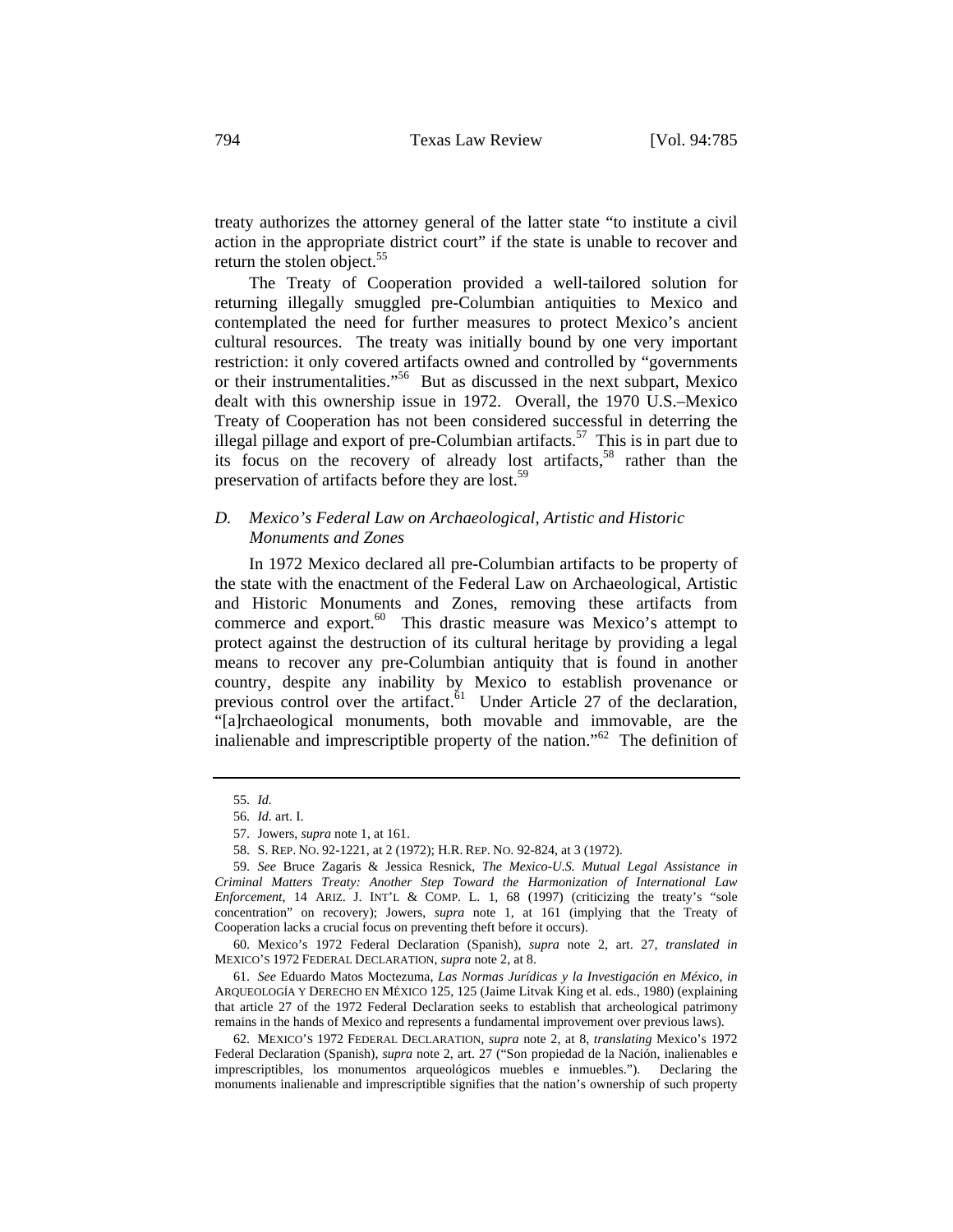archaeological monuments given is expansive and covers nearly all pre-Columbian artifacts originating in Mexico. $63$  This type of blanket nationalization of artifacts is not foreign to Mexican policy; the nation has historically utilized umbrella laws like this to protect its cultural heritage.<sup>64</sup> The 1972 Federal Declaration also excludes nearly all private ownership of pre-Columbian artifacts, including artifacts discovered by accident or through exploration.<sup>65</sup> The laws promulgated under this declaration also attached criminal liability to violations.<sup>66</sup> This was done in order to increase the deterrent effect of the laws and to expand their applicability abroad under other nations' foreign law recognition schemes, including the National Stolen Property Act in the United States.<sup>67</sup>

This type of blanket nationalization, which completely bans the export of cultural property, has been criticized for its all-inclusive nature.<sup>68</sup> However, Article 13 of the 1970 UNESCO Convention expressly approves such a declaration, $69$  and the advantages for the Mexican government in their efforts to recover illegally exported artifacts cannot be denied. This declaration expanded the scope and usefulness of the 1970 U.S.–Mexico Treaty of Cooperation by a large margin, making any pre-Columbian artifact crossing the border from Mexico to the United States subject to seizure under United States regulations promulgated under the 1972 Pre-Columbian Act. $70$ 

65. Jowers, *supra* note 1, at 163.

66. *See* Mexico's 1972 Federal Declaration (Spanish), *supra* note 2, arts. 48–52 (establishing sanctions, including fines, imprisonment of up to ten years, or both for violations of the law), *translated in* MEXICO'S 1972 FEDERAL DECLARATION, *supra* note 2, at 11–12.

67. *See infra* subpart II(F).

68. Borodkin, *supra* note 6, at 392–93.

69. 1970 UNESCO Convention, *supra* note 23, art. 13 ("The States Parties to this Convention also undertake, consistent with the laws of each State: . . . (d) to recognize the indefeasible right of each State Party to this Convention to classify and declare certain cultural property as inalienable which should therefore *ipso facto* not be exported, and to facilitate recovery of such property by the State concerned in cases where it has been exported.").

70. *See infra* subpart II(E).

cannot be lost through transfer of ownership or lapse of time.KIFLE JOTE, INTERNATIONAL LEGAL PROTECTION OF CULTURAL HERITAGE 154 (1994).

<sup>63.</sup> Jowers, *supra* note 1, at 162–63.

<sup>64.</sup> Mexico first utilized umbrella laws to regulate monuments and works of cultural significance and value in 1897, with a statute that proclaimed all archaeological monuments within Mexican territory property of the nation. *See, e.g.*, United States v. McClain (*McClain I*), 545 F.2d 988, 997 (5th Cir. 1977) (recognizing that, since 1897, "Mexican law has been *concerned* with the preservation and regulation of pre-Columbian artifacts," and that national ownership of monuments and artifacts by legislation has come in stages since then); Potter  $\&$ Zagaris, *supra* note 7, at 667 ("[M]any source countries such as Mexico have enacted umbrella statutes which declare that all antiquities of a certain age or older . . . are national property.").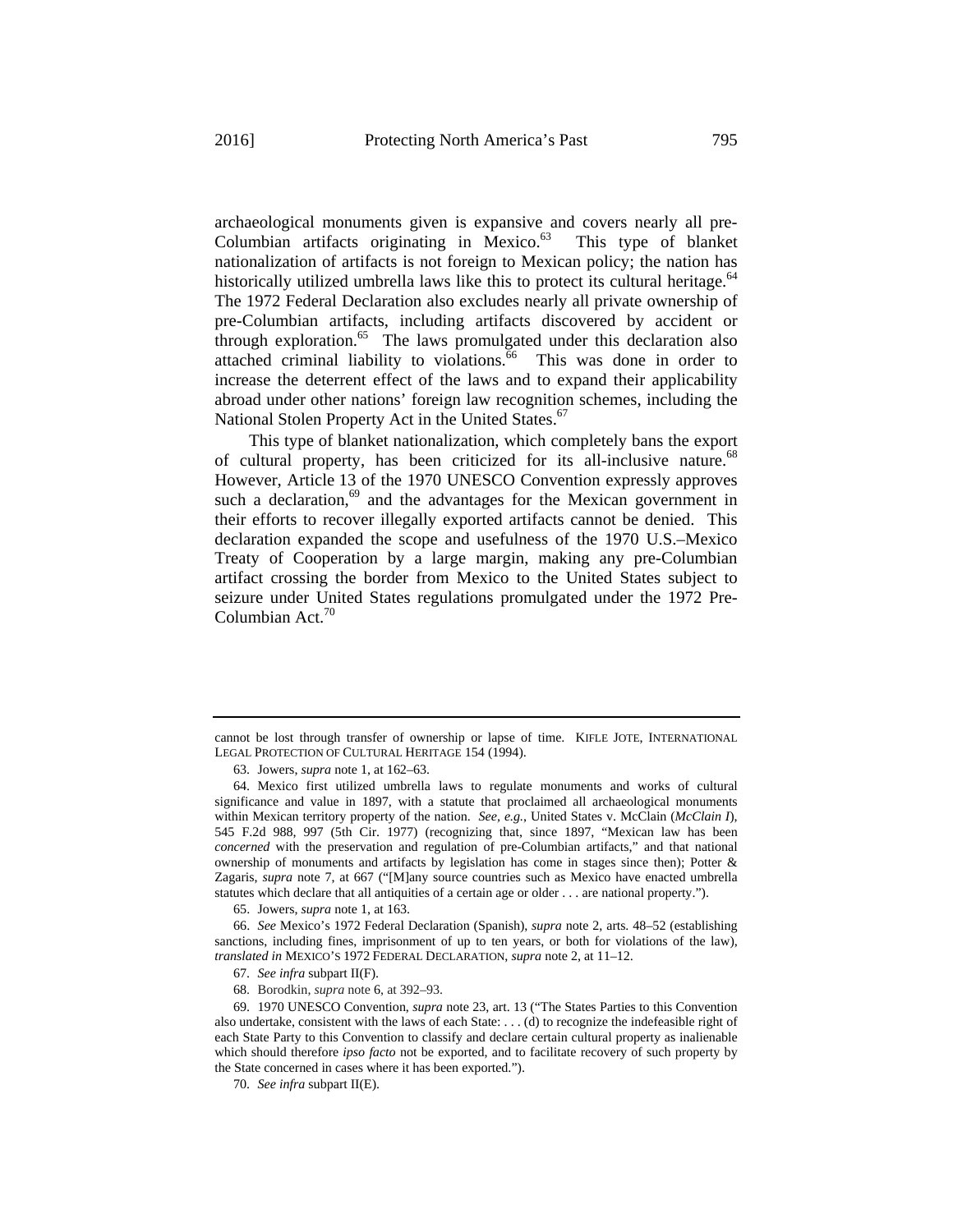It has been suggested that the 1972 Federal Declaration's blanket prohibition on the export of antiquities may have been shortsighted.<sup>71</sup> Although it does make remedial action easier under foreign laws, it also encourages the development of a black market in pre-Columbian antiquities.<sup>72</sup> The export ban "encourages the desirability" of these artifacts on the international market because their scarcity increases their value.<sup>73</sup> This, in turn, creates a strong financial incentive to engage in the illicit trafficking of antiquities.<sup>74</sup> Additionally, nationalizing the ownership of all pre-Columbian artifacts created an overabundance of these artifacts within Mexico in need of protection and preservation.<sup>75</sup> Mexico has not been able to provide the requisite protection or preservation for these antiquities due to inadequate financial resources.<sup>76</sup>

#### *E. The Pre-Columbian Act of 1972*

In 1972, the United States took its first unilateral action to tackle the illicit import of pre-Columbian artifacts from Mexico.<sup>77</sup> The Importation of Pre-Columbian Monumental or Architectural Sculpture or Murals Act provides that "[n]o pre-Columbian monumental or architectural sculpture or mural . . . may be imported into the United States unless the government of the country of origin of such sculpture or mural issues a certificate . . . which certifies that such exportation was not in violation of the laws of that country."78 This statutory framework and the series of regulations that were promulgated under it served to strengthen the relatively ineffective 1970 U.S.–Mexico Treaty of Cooperation by attacking the problem of illegal exportation at the border, rather than focusing on the retrieval of artifacts already smuggled into the United States.<sup>79</sup> The Legislature found this added measure necessary after it became clear that the 1970 Treaty of Cooperation not only did not reduce the trade of illegal Mexican pre-Columbian antiquities, but that such trade actually increased after the treaty was ratified.<sup>80</sup>

<sup>71.</sup> *See* Potter & Zagaris, *supra* note 7, at 670 (explaining the negative long-term effects of the Pre-Columbian Act of 1972).

<sup>72.</sup> *Id.*

<sup>73.</sup> *Id.*

<sup>74.</sup> *Id.*

<sup>75.</sup> *Id.*

<sup>76.</sup> *Id.*

<sup>77.</sup> *Id.* at 656; *see also* Regulation of Importation of Pre-Columbian Monumental or Architectural Sculpture or Murals (Pre-Columbian Act), Pub. L. No. 92-587, 86 Stat. 1297 (1972) (codified at 19 U.S.C. §§ 2091–95 (2012)).

<sup>78. 19</sup> U.S.C. § 2092.

<sup>79.</sup> Potter & Zagaris, *supra* note 7, at 658.

<sup>80.</sup> *Id.* at 656.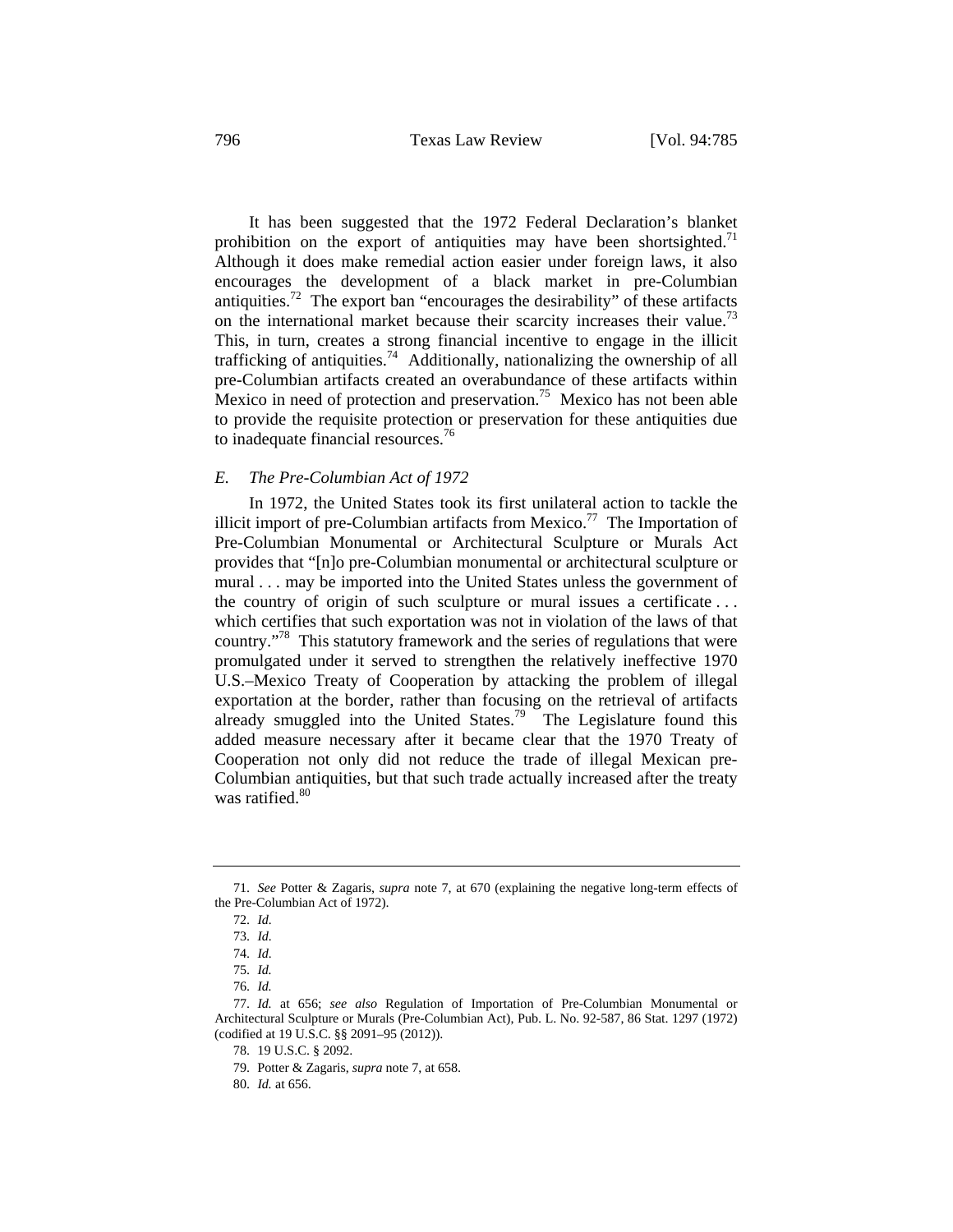Customs officers are the primary enforcers of the Pre-Columbian Act of 1972 and its regulations.<sup>81</sup> The Secretary of the Treasury promulgates a list of artifacts included within the regulation's protection.<sup>82</sup> Customs only allows importation of items on that list when a valid export certificate accompanies the item from the country of origin.83 If there is no valid certificate, customs officers are authorized to seize the covered pre-Columbian artifact, unless it was exported prior to the effective date of the regulations or the exporter shows sufficient evidence that the item should be excluded from the Act's list of protected artifacts.<sup>84</sup>

Overall, the Pre-Columbian Act has been much more successful than its earlier counterparts. This success may stem from its specific goals, but the zealous enforcement efforts of U.S. customs officers have also helped tremendously.<sup>85</sup> "Customs officers apply the Act's restrictions even to the smaller[,] non-monumental objects [that] do not fall within the protected list."86 This generous application is probably the result of a tradition of border cooperation between the United States and Mexico.<sup>87</sup> This tradition ensured that the United States would not curtail the regulations' reach even after the expansion of authority by Mexico's 1972 Federal Declaration<sup>88</sup> and that U.S. customs agents would continue to vigilantly search for artifacts subject to seizure in order to incidentally curb the flow of illegal drugs into the country.<sup>89</sup>

Some recent successes in the recovery of illegally exported pre-Columbian artifacts can be specifically attributed to the 1970 U.S.–Mexico Treaty of Cooperation, Mexico's 1972 Federal Declaration, and the Pre-Columbian Act of 1972. In 2012, U.S. Immigration and Customs Enforcement (ICE) returned more than 4,000 pieces of stolen and looted pre-Columbian cultural artifacts to the government of Mexico.<sup>90</sup>

- 88. *See supra* subpart II(D).
- 89. Nafziger, *supra* note 87, at 71–72.

<sup>81.</sup> *Id.* at 657.

<sup>82.</sup> *Id.*

<sup>83.</sup> *Id.*

<sup>84. 19</sup> U.S.C. § 2092(b) (2012).

<sup>85.</sup> Potter & Zagaris, *supra* note 7, at 658.

<sup>86.</sup> *Id.*

<sup>87.</sup> James A. R. Nafziger, *Controlling the Northward Flow of Mexican Antiquities*, 7 LAW. AM. 68, 71–73 (1975).

<sup>90.</sup> *ICE Returns Stolen and Looted Archeological Art and Antiquities to Mexico*, U.S. IMMIGR. & CUSTOMS ENFORCEMENT (Oct. 24, 2012), http://www.ice.gov/news/releases/1210/ 121025elpaso.htm [https://perma.cc/8P6T-SQHM?type=source].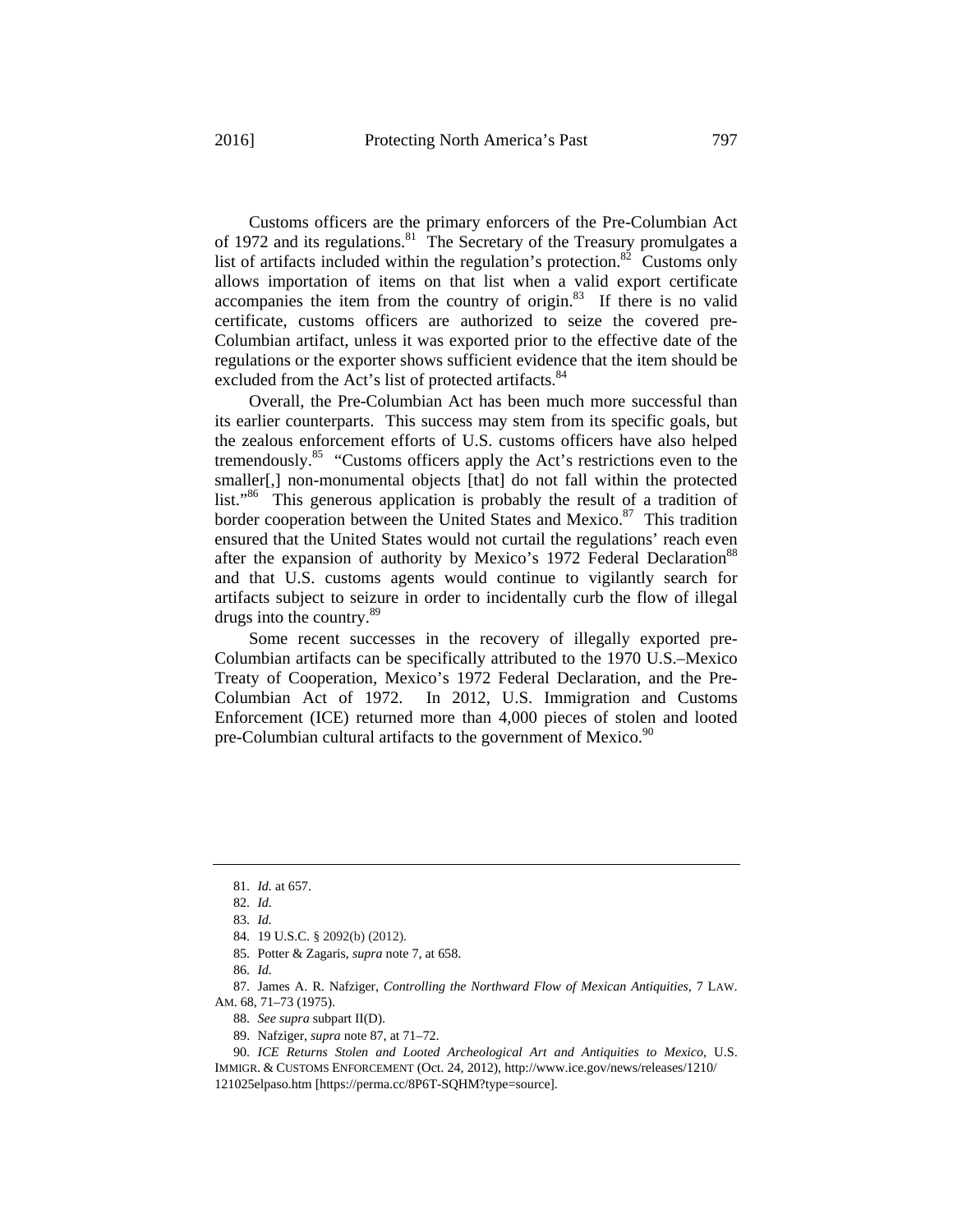### *F. The National Stolen Property Act and the McClain Decision*

The National Stolen Property Act  $(NSPA)^{91}$  has been the basis of nearly every criminal prosecution of art theft in the United States in the last eighty years.<sup>92</sup> The NSPA was not originally intended for this purpose—it was passed in 1934 as an extension of the National Stolen Motor Vehicle Act of  $1919$ ,  $93$  and its primary purpose was to reach those who stole property and moved it across state lines.<sup>94</sup> Before this statute, neither states nor foreign countries could prosecute individuals after the property had moved across state lines or national borders.<sup>95</sup> The NSPA prohibits the transportation or receipt, in interstate or foreign commerce, of any goods knowingly stolen and worth \$5,000 or more.<sup>96</sup> Violators of the NSPA will be subject to fines, imprisonment not to exceed ten years, or both. $^{97}$  The NSPA essentially "makes it illegal for an individual to possess, receive, transfer, or otherwise deal in valuable stolen property that has traveled in interstate or foreign commerce if the individual knows that the property was obtained by theft."<sup>98</sup>

The application of this law to foreign art theft has been very effective, but only after the sticky issue of proving knowledge is dealt with.<sup>99</sup> The scienter requirement is a particularly tough hurdle for the successful litigation of stolen-art cases. This difficulty is due to the fact that the exchange of art objects is usually made through art dealers and auction houses, most of which take very few measures to verify the provenance of the artwork.<sup>100</sup> This lack of diligence by intermediaries makes it difficult to show a legitimate chain of title, which means that stolen artwork often resurfaces on the legitimate market with little evidence to point to its illicit

96. 18 U.S.C. §§ 2314–15 (2012).

97. *Id.*

98. Katherine D. Vitale, Note, *The War on Antiquities: United States Law and Foreign Cultural Property*, 84 NOTRE DAME L. REV. 1835, 1851 (2009).

99. *See infra* notes 103–21 and accompanying text.

<sup>91. 18</sup> U.S.C. §§ 2314–15 (2012).

<sup>92.</sup> Jennifer Anglim Kreder, *The Choice Between Civil and Criminal Remedies in Stolen Art Litigation*, 38 VAND. J. TRANSNAT'L L. 1199, 1206 (2005).

<sup>93. 18</sup> U.S.C. § 2312 (2012).

<sup>94.</sup> George W. Nowell, *American Tools to Control the Illegal Movement of Foreign Origin Archaeological Materials: Criminal and Civil Approaches*, 6 SYRACUSE J. INT'L L. & COM. 77, 89–90, 89 n.57 (1978).

<sup>95.</sup> *McClain I*, 545 F.2d 988, 994 (5th Cir. 1977).

<sup>100.</sup> Claudia Fox, Note, *The UNIDROIT Convention on Stolen or Illegally Exported Cultural Objects: An Answer to the World Problem of Illicit Trade in Cultural Property*, 9 AM. U. J. INT'L L. & POL'Y 225, 233 (1993).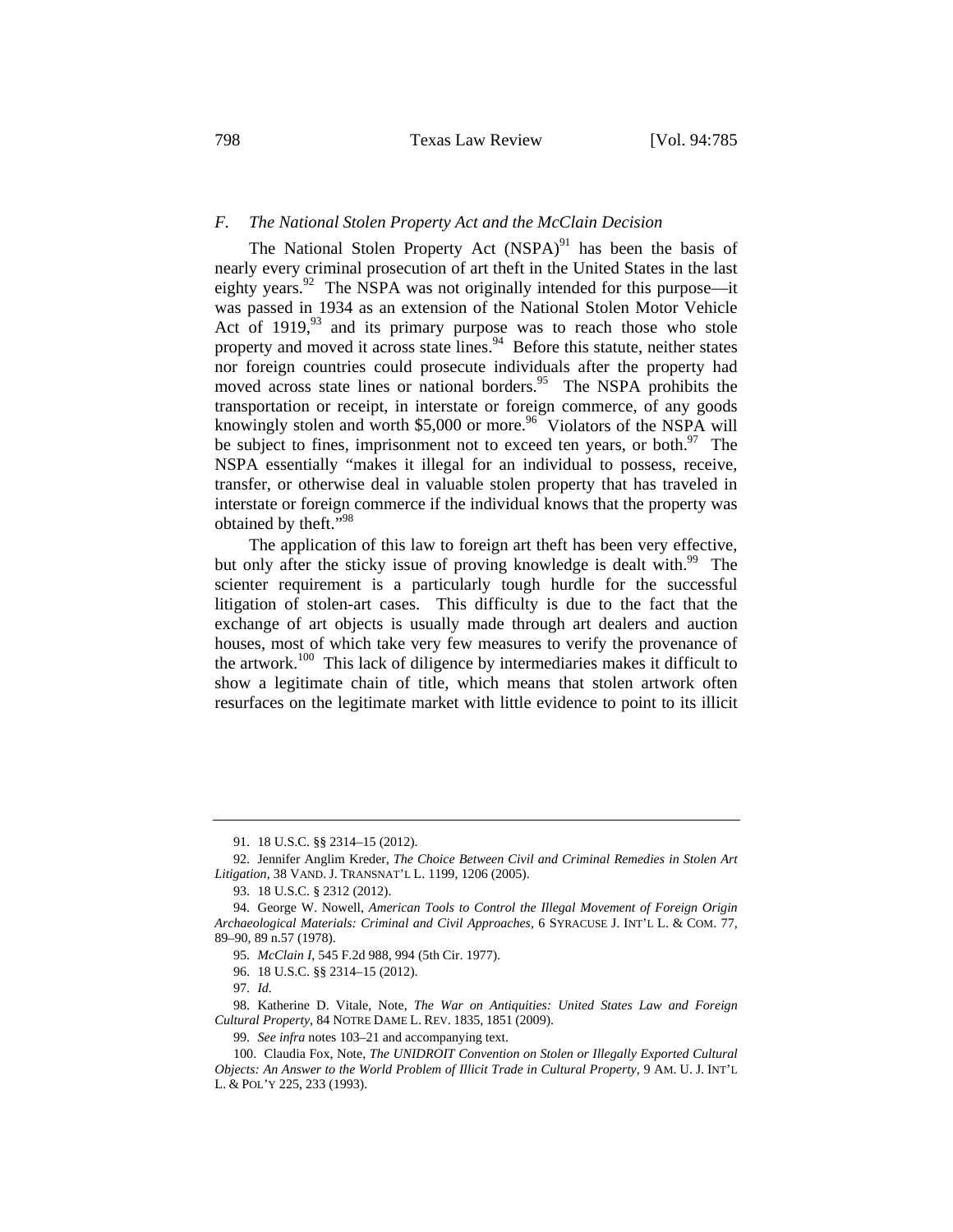background.<sup>101</sup> Until 1974, prosecuting possessors of stolen art was only a theoretical deterrent because of the immense challenge of proving scienter.<sup>102</sup>

This all changed with a string of cases applying the federal law of source nations to solve the scienter requirement. The first case to successfully apply the NSPA to international art theft was *United States v. Hollinshead*<sup>103</sup> in 1974. In this case, the scienter requirement was satisfied by the court's finding that "[t]here was overwhelming evidence that the defendants knew that it was contrary to Guatemalan law to remove the stele [from the country,] and that the stele was stolen."<sup>104</sup> The court went on to posit that "[i]t would have been astonishing if the jury had found that [the defendants] did not know that the stele was stolen," regardless of any confusion over the controlling law.<sup>105</sup> The defendants had bribed officials and used false marks on the stele's packaging to smuggle it into the United States, which was pretty strong evidence that they knew they were smuggling stolen property into the United States.<sup>106</sup> Essentially, the strong export restrictions on the Guatemalan pre-Columbian artifact provided the evidence necessary to satisfy the NSPA's scienter requirement.

The second case to successfully apply the NSPA to a theft of foreign artifacts—and satisfy the scienter requirement by applying the foreign nation's broad antiquities laws—was *United States v. McClain*<sup>107</sup> in 1977.<sup>108</sup> In this case, five defendants were found guilty of violating the NSPA for stealing pre-Columbian artifacts from Mexico, importing them into the United States, and subsequently selling them.<sup>109</sup> The United States government was able to successfully charge the smugglers under the NSPA because Mexico had both a valid patrimony law for pre-Columbian antiquities, the 1972 Federal Declaration,<sup>110</sup> and a restriction on exportation of pre-Columbian antiquities—the two requirements for triggering the

110. *See supra* subpart II(D).

<sup>101.</sup> *Id.*

<sup>102.</sup> *Id.*

<sup>103. 495</sup> F.2d 1154 (9th Cir. 1974).

<sup>104.</sup> *Id.* at 1155.

<sup>105.</sup> *Id.* at 1155–56.

<sup>106.</sup> *Id.*

<sup>107.</sup> *McClain I*, 545 F.2d 988 (5th Cir. 1977).

<sup>108.</sup> *See id.* at 997–98 (evaluating the application of Mexican antiquities law by the trial court).

<sup>109.</sup> *Id.* at 991–93. The court actually reversed the convictions and remanded for further proceedings in *McClain I*. *Id.* at 1004. It upheld the convictions for conspiracy to violate the NSPA in *United States v. McClain* (*McClain II*), 593 F.2d 658, 671–72 (5th Cir. 1979), but reversed the substantive convictions because of the possibility that the jury improperly characterized Mexican statutes earlier than 1972 as ownership laws.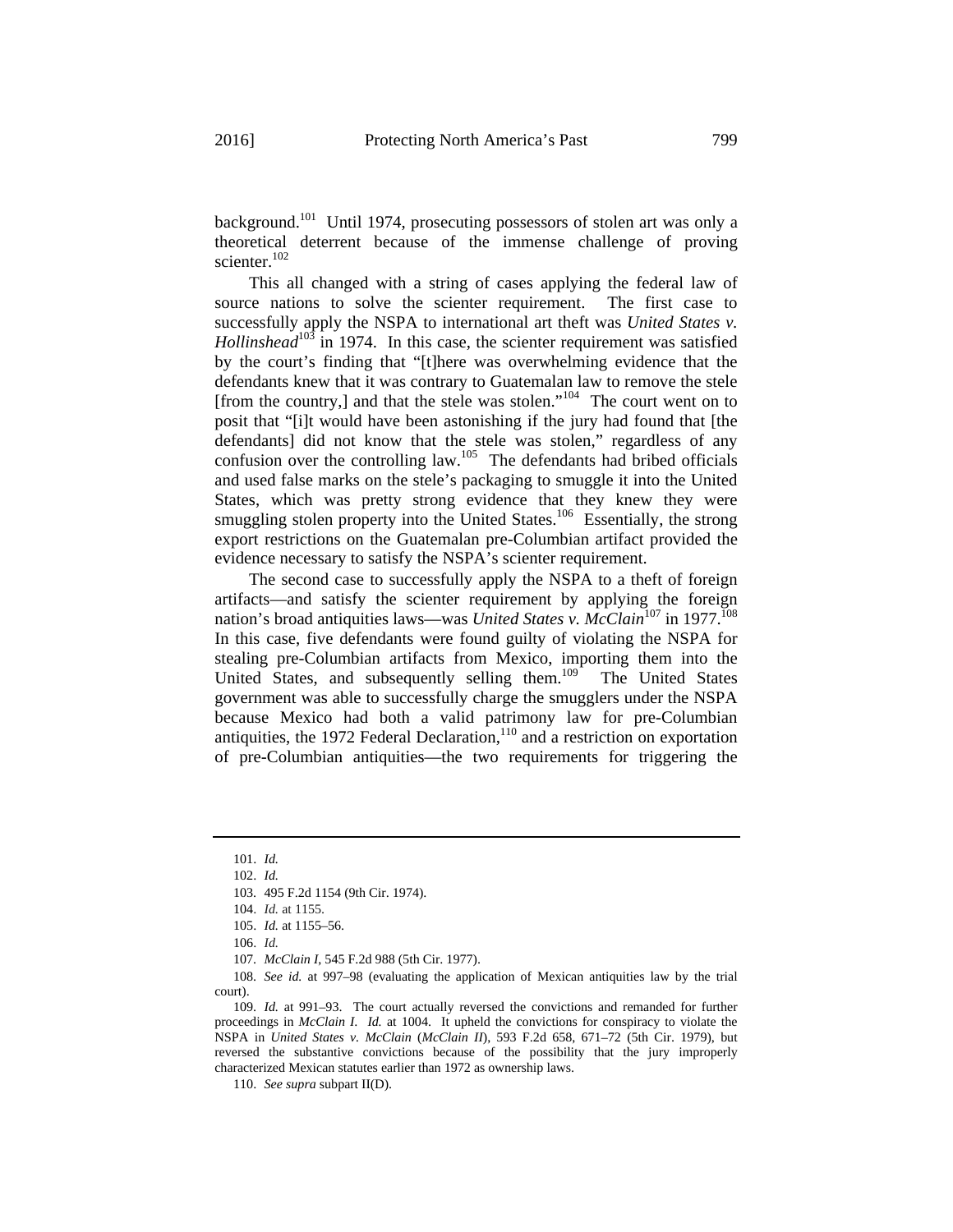NSPA.<sup>111</sup> These two requirements took the place of requiring the owner to have been in actual control of the stolen object at some point. Under the definition given for the word "stolen" in *McClain*, one must take without permission and "with the intent to deprive the benefits of ownership and use."<sup>112</sup> Generally, in order to have benefits of ownership and use for the thief to deprive, the owner must have had the ability to exert some control over the item before it was taken.<sup>113</sup> If the illegally exported pre-Columbian artifacts have been looted from an undiscovered archeological site, then this control doesn't exist. However, the court in *McClain* ruled that Mexico's unequivocal nationalization of all pre-Columbian antiquities and the complete restriction on export of those antiquities without a license can operate in lieu of actual control to satisfy the NSPA's requirement that the foreign property be "stolen."114 The court stated that it is "the sovereign right of Mexico to declare, by legislative fiat, that it is the owner of its art, archaeological, or historic national treasures."<sup>115</sup>

This holding meant that all pre-Columbian artifacts that had left Mexico after 1972 were "stolen" for purposes of the NSPA.<sup>116</sup> An amicus brief filed with the case expressed concern that the court's validation of foreign state patrimony laws would result in dealers and museums facing charges of receiving and transporting stolen property "[m]erely by dealing in art work that ha[d] originated—albeit many years earlier—in countries whose laws include broad declarations of national ownership in art."<sup>117</sup> The court put this fear to rest by finding that illegal exportation after Mexico's 1972 Federal Declaration constituted an act of conversion, so that only exports after that point could be considered a "theft."<sup>118</sup>

The third case to deal with the issue of scienter was *United States v.*  Schultz.<sup>119</sup> In this case, a New York art dealer conspired to smuggle antiquities out of Egypt in contravention of an Egyptian law nationalizing

<sup>111.</sup> *See McClain I*, 545 F.2d at 996 & n.14 ("The general rule today in the United States . . . is that it is not a violation of law to import simply because an item has been illegally exported from another country." (quoting Paul M. Bator, *International Trade in National Art Treasurers: Regulation and Deregulation*, *in* ART LAW: DOMESTIC AND INTERNATIONAL 295, 300 (Leonard D. DuBoff ed., 1975))).

<sup>112.</sup> *McClain I*, 545 F.2d at 993–94.

<sup>113.</sup> *See id.* at 992 (explaining that a sovereign may declare ownership of property within its jurisdiction; however, "possession is but a frequent incident, not the *sine qua non* of ownership").

<sup>114.</sup> *See id.* at 996 (rejecting appellants' argument "that the NSPA cannot apply to illegal exportation of artifacts declared by Mexican law to be the property of the Nation").

<sup>115.</sup> *Id.* at 992.

<sup>116.</sup> Vitale, *supra* note 98, at 1853.

<sup>117.</sup> *McClain I*, 545 F.2d at 991 n.1.

<sup>118.</sup> *Id.* at 1003 n.33.

<sup>119. 333</sup> F.3d 393 (2d Cir. 2003).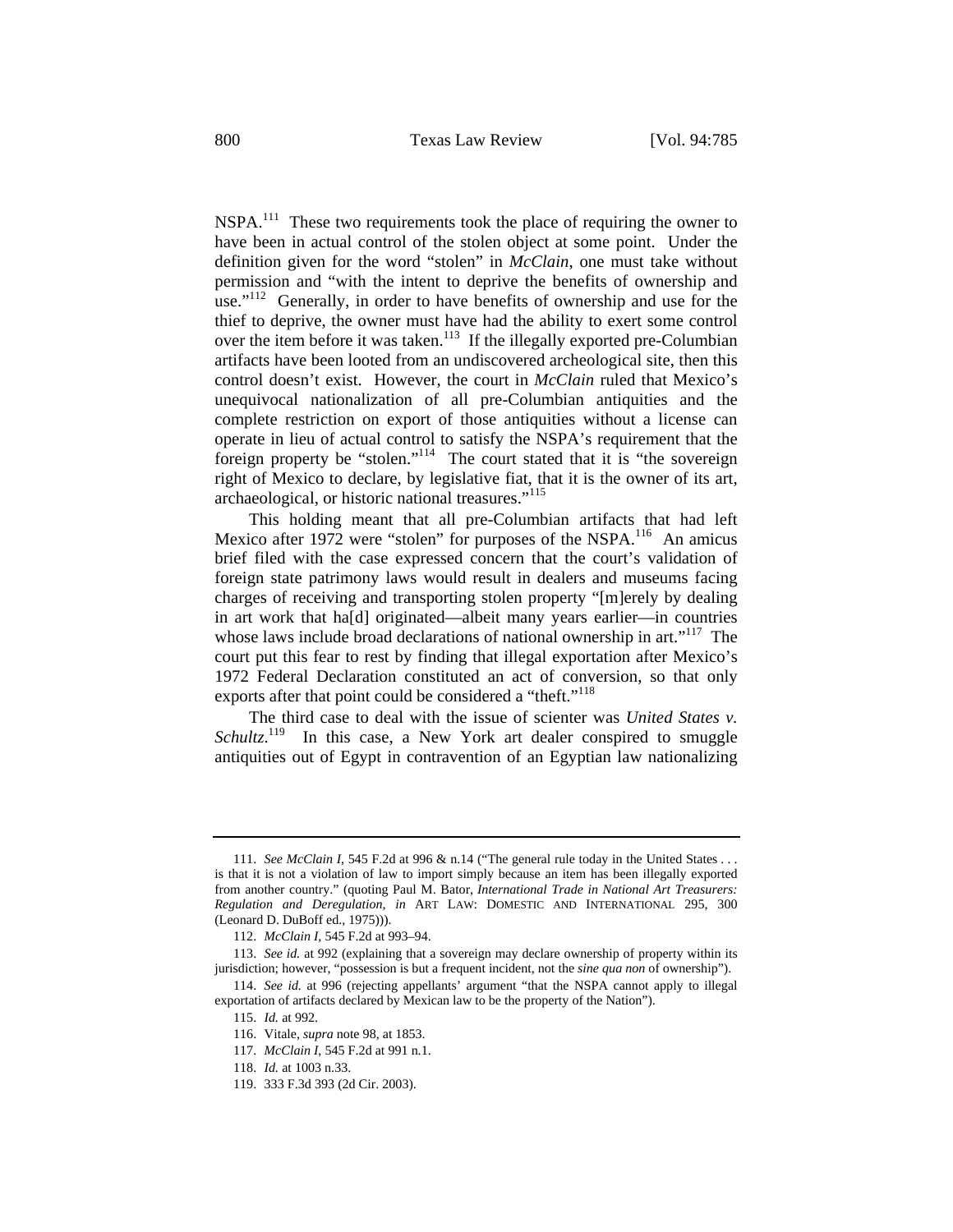antiquities with provisions similar to Mexico's 1972 Federal Declaration.<sup>120</sup> The court held that the jury did not have to find scienter for the actual crimes he committed under the NSPA, but allowed the jury to consider the conspirators' knowledge of Egyptian law and expertise in Egyptian antiquities as evidence of knowledge that the antiquities were stolen.<sup>12</sup>

The result of these three cases is that because the

NSPA is used to recognize a foreign state's right to its cultural property through patrimony and exportation laws—regardless of whether there is a U.S. importation law in place—it "convert[s] a crime against the people [of a foreign state] into a crime against the people of the United States."122

This makes the enforcement of these nationalization laws incumbent on the U.S. courts, which increases the effectiveness of the laws, and this in turn makes the return of the nationalized antiquities that much easier. For this reason, the NSPA is actually more effective than any other law currently used to effectuate the return of pre-Columbian antiquities to Mexico. However, this and every other law currently dealing with the protection and return of these artifacts suffers a serious flaw. They focus on return after the damage is done rather than preventative measures that will best protect the scarce and fast-disappearing resources.

III. Why the Current Laws Preventing the Illicit Trade of Mexican Pre-Columbian Antiquities Are Ineffective and How a Policy of Education Can Effectively Improve Them

Each of the laws and remedies discussed in Part II suffers a serious flaw—they do not focus on preventing the destruction of pre-Columbian antiquities directly, but only on remuneration and return of these artifacts. Part I suggests why it is not just Mexico but also the United States that should work to prevent the destruction and looting of these irreplaceable relics. This Part suggests how to do that. The only real way to prevent the looting of these artifacts before it occurs is through education. Both nations must refocus the goals of the laws, regulations, and policies currently in place in order to educate the people of Mexico and the United States about the damage that this illicit trade causes and the penalties for those involved in this destruction. Specific groups of people that are or could be involved

<sup>120.</sup> *Id.* at 398 ("[Egyptian Law 117] provides for all antiquities privately owned prior to 1983 to be registered and recorded, and prohibits the removal of registered items from Egypt. The law makes private ownership or possession of antiquities found after 1983 illegal.").

<sup>121.</sup> *See id.* at 414–16 (noting that "even an ignoramus in this field would know at least about patrimony laws," and so as "an acknowledged expert in the field of Egyptian antiquities, with many years of experience[,] [i]t would have been natural for Schultz to know about [the Egyptian law]" (internal quotation marks omitted)).

<sup>122.</sup> Vitale, *supra* note 98, at 1854 (alterations in original).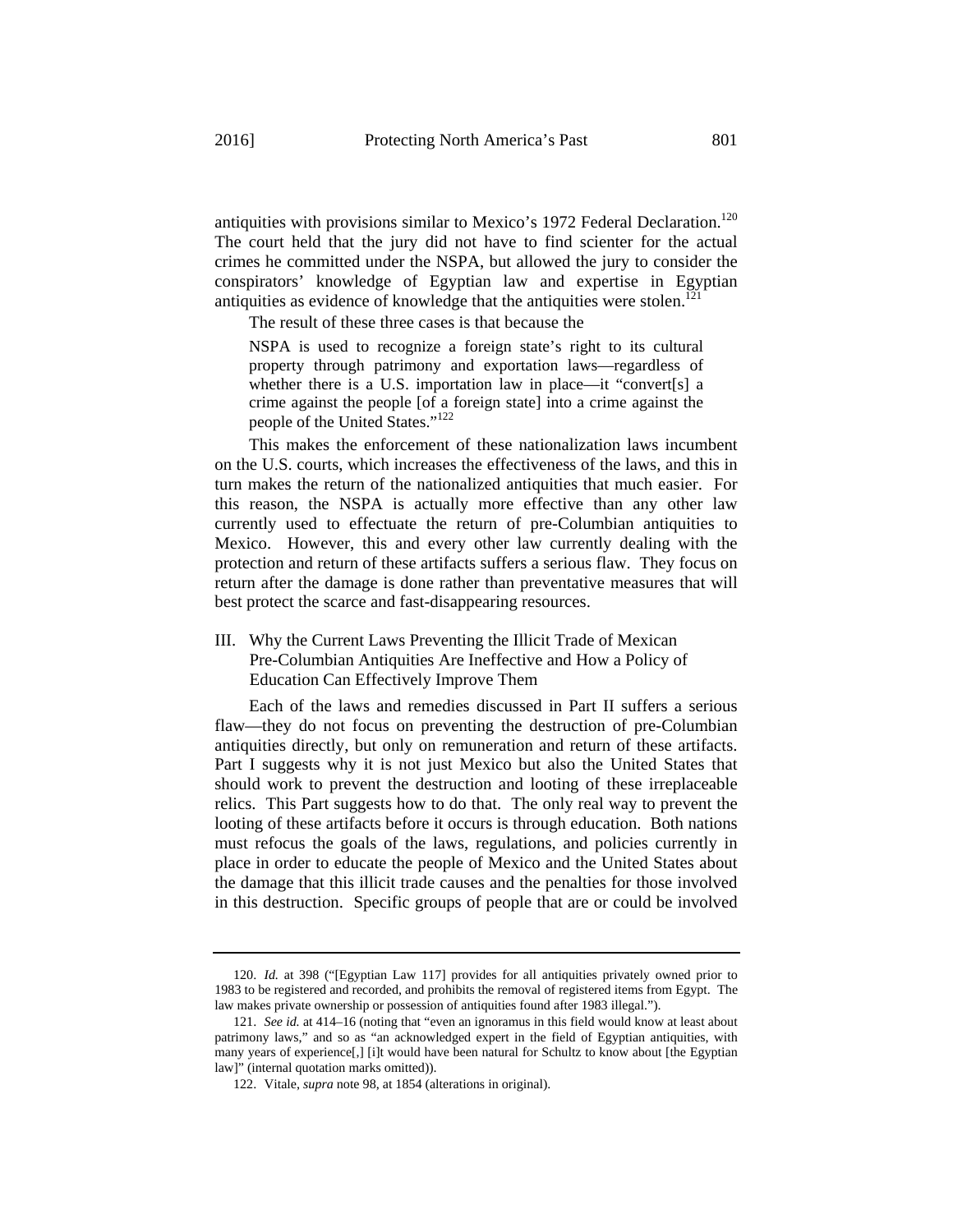in the trade should be targeted for this education. Many of the laws and agreements currently in place could be revised to reach a diverse set of people groups under this new educational goal. Under a revised bilateral treaty between the United States and Mexico using the CPIA, an educational directive for both countries could help reach rural people in Mexico who may find or help transport stolen antiquities, looters, and museum personnel in the United States who do not understand the consequences of the illicit trade, and companies involved in transportation in both countries. Regulations promulgated under the Pre-Columbian Act of 1972 could be revised to provide extra education for border agents and tourists on the U.S.–Mexico border in identifying restricted antiquities, and perhaps even provide for specialists at high-risk border stations. Finally, museums and dealers could be educated on the criminal ramifications of fencing stolen pre-Columbian antiquities under the NSPA.

# *A. A Revised Bilateral Treaty Using the U.S.–Peru Bilateral Treaty as an Example*

A revised bilateral treaty between the United States and Mexico with an educational directive for both countries could help deter the looting of ruins and historical sites. This hypothetical directive would require both nations to maintain educational programs to reach those people who might be involved in the illicit trade of antiquities to educate them about the destruction caused by actions and the legal ramifications of those actions. The goal of this education would be to stop the destruction and theft of Mexican pre-Columbian antiquities before it occurs by deterring those responsible from taking part. Also, by educating people that otherwise may not understand the illegality of this trade, the program could encourage whistle-blowing and increase the cost of business for those who smuggle the antiquities.

There is precedent for this type of bilateral educational directive. The United States entered into a bilateral agreement with Peru in 1981 with provisions very similar to the 1970 bilateral treaty between the United States and Mexico.<sup>123</sup> Mexico and Peru share a similar cultural heritage, they are both considered source nations, and like Mexico, Peru "has also experienced a drastic depletion of its cultural heritage as a result of" looting and smuggling.124 However, the U.S.–Peru Agreement of 1981 also provides that the parties are to inform travelers of the laws respecting archaeological, historical, or cultural properties by means of media

<sup>123.</sup> Agreement Respecting the Recovery and Return of Stolen Archaeological, Historical and Cultural Properties, U.S.-Peru, Sept. 15, 1981, 33 U.S.T. 1608 [hereinafter U.S.-Peru Agreement of 1981]; Potter & Zagaris, *supra* note 7, at 640.

<sup>124.</sup> Potter & Zagaris, *supra* note 7, at 640.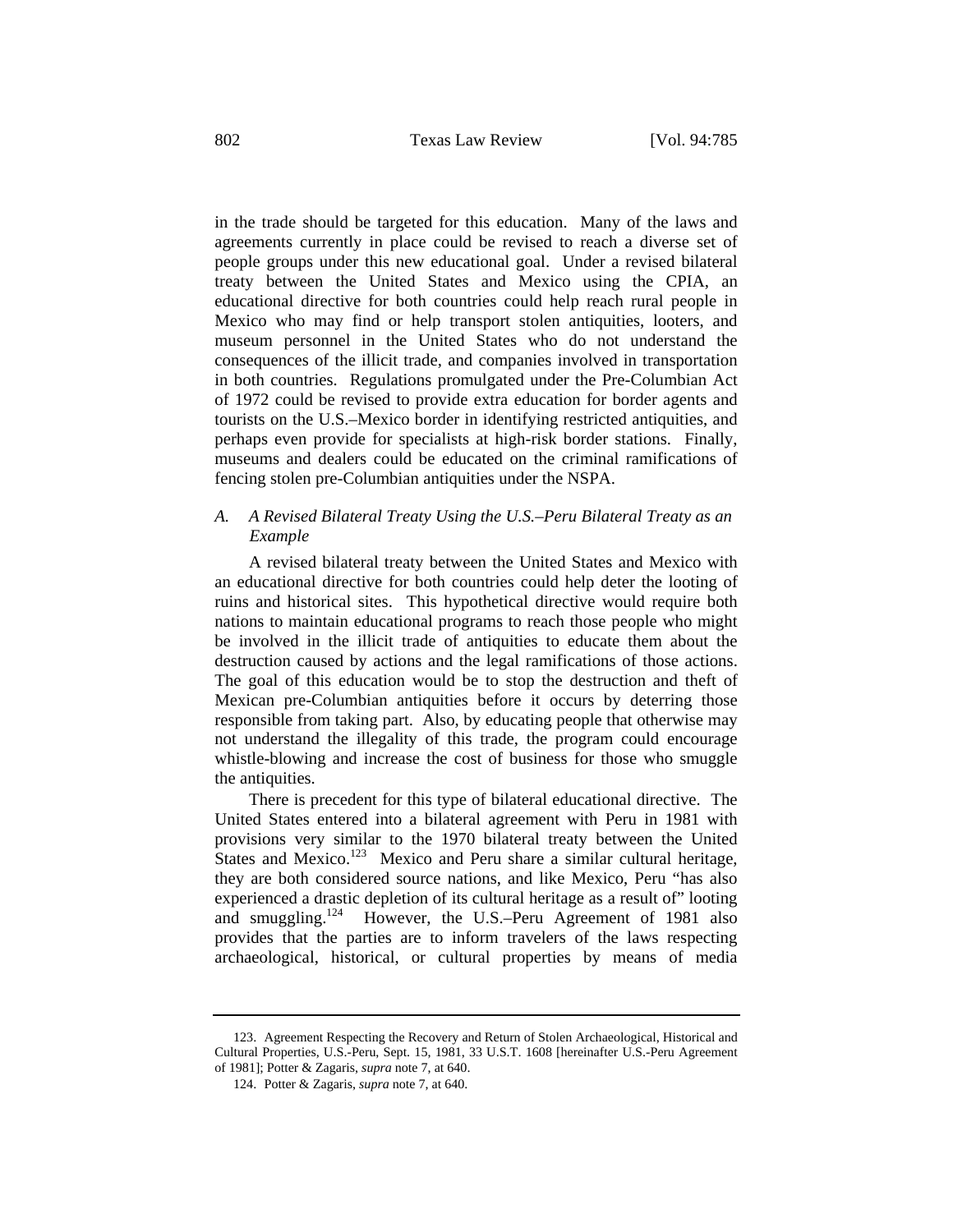dissemination such as signs, pamphlets, and billboards.<sup>125</sup> It is difficult to determine whether this clause was implemented effectively or at all, as this language was struck from the next iteration of the treaty, the U.S.–Peru Agreement of  $1997$ <sup>126</sup> The educational directive in this updated agreement was softened and made unilateral.<sup>127</sup> Article II(I) requires that the "Government of Peru will use its best efforts, through education and implementation and enforcement of its laws, to improve protection of its Colonial ethnological patrimony as well as its archaeological patrimony."128 An amendment in 2012 further alters this language to require only that the government of Peru "continue its efforts in public awareness and professional training programs."129 Even with these revisions, the current version of the U.S.–Peru bilateral treaty still treats education and public awareness as a priority. This commitment to the education and awareness of the general public provides an important preventative function that is missing from Mexico's bilateral agreement. It is commonly accepted that raising public awareness about a criminal activity can lead to a reduction of that crime. $130$ 

There are several bilateral, cooperative diplomatic programs initiated by the Public Affairs Section of the American Embassy in conjunction with the Ministry of Foreign Affairs of Peru and the Ministry of Culture of

<sup>125.</sup> U.S.-Peru Agreement of 1981, *supra* note 123, art. II(5).

<sup>126.</sup> *Compare id.* (requiring both parties to inform persons entering or leaving their territories of the laws of each of the parties with respect to archeological, historical, or cultural properties), *with* Memorandum of Understanding Between the Government of the United States of America and the Government of the Republic of Peru Concerning the Imposition of Import Restrictions on Archaeological Material from the Prehispanic Cultures and Certain Ethnological Material from the Colonial Period of Peru, art. II(C), U.S.-Peru, June 9, 1997 [hereinafter U.S.-Peru Agreement of 1997] (requiring both parties to encourage various institutions to "cooperate in the interchange of knowledge and information about the cultural patrimony of Peru, and to collaborate in the preservation and protection of such cultural patrimony through appropriate technical assistance, training and resources," but making no mention of requirements to inform travelers of the laws concerning archaeological, historical, or cultural properties).

<sup>127.</sup> *Compare supra* note 125 and accompanying text, *with infra* note 128 and accompanying text.

<sup>128.</sup> U.S.-Peru Agreement of 1997, *supra* note 126, at art. II(I).

<sup>129.</sup> Memorandum of Understanding Between the Government of the United States of America and the Government of the Republic of Peru Concerning the Imposition of Import Restrictions on Archaeological Material from the Pre Hispanic Cultures and Certain Ethnological Material from the Colonial Period of Peru rev. art. II(J), U.S.-Peru, May 30, 2012.

<sup>130.</sup> *See* Lambert v. California, 355 U.S. 225, 228–29 (1957) (finding that the requirement of notice is "[e]ngrained in our concept of due process" and that a law cannot stand where people do not have the "opportunity either to avoid the consequences of the law or to defend any prosecution brought under it"). A person cannot avoid a crime that he does not know he is committing. But if a person is put on notice of a crime, that person has the opportunity to avoid the criminal activity and will be less likely to commit the crime as a result. This is the underlying justification for the notice requirement set forth in the U.S. Constitution.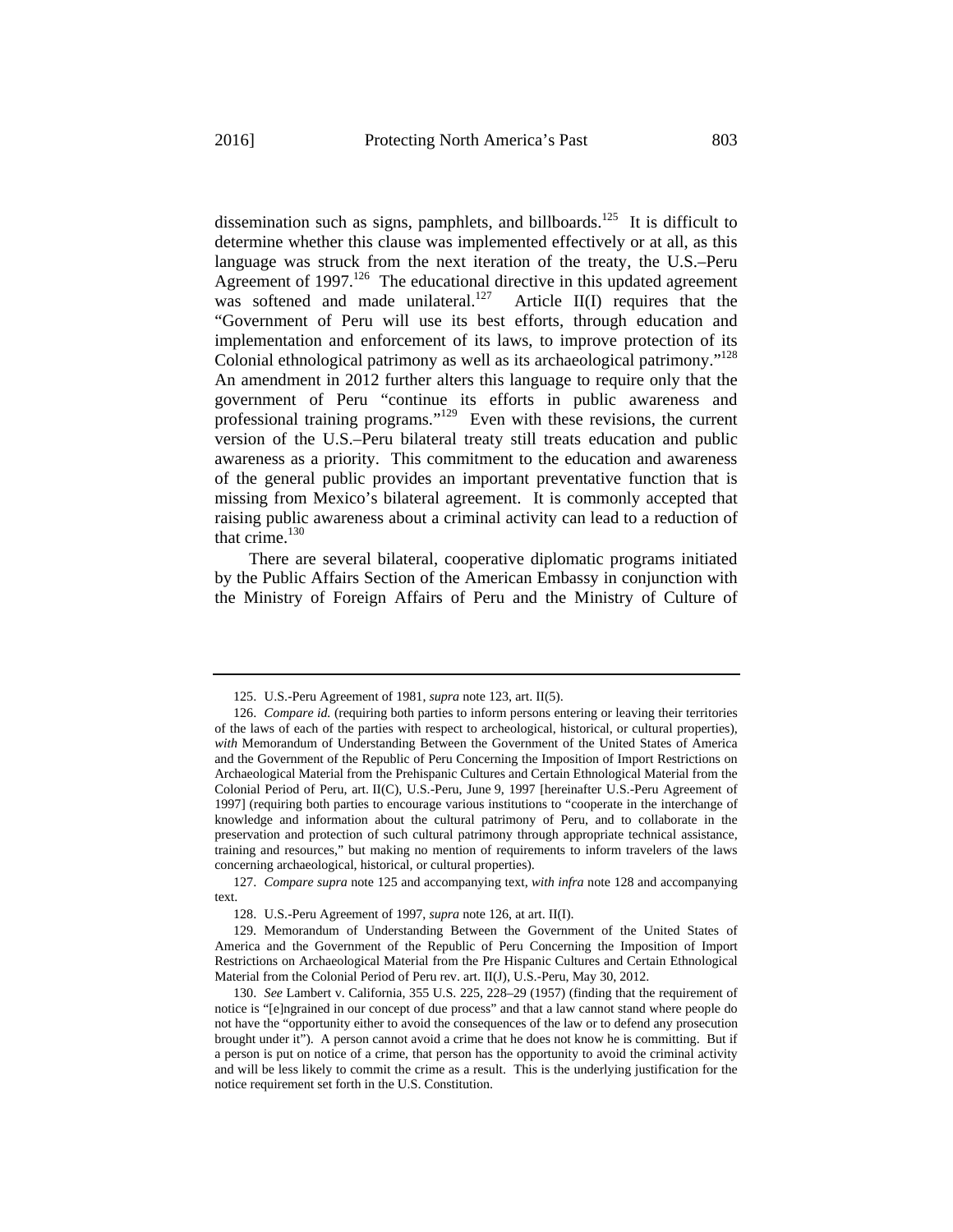Peru.<sup>131</sup> These collaborative programs have been "aimed at training specialists, improving museum conditions, educating, and creating museum exhibitions."<sup>132</sup> It is difficult to quantify how effectively the educational directives in the U.S.–Peru bilateral treaty have been implemented because there is very little data available regarding the relevant programs in Peru. More research is needed in this area to discern the effectiveness of these particular programs.

An educational program that reached people in rural areas of Mexico could be especially effective at prevention by providing information this group of people may not have previously had access to. These people will likely be the first to discover pre-Columbian antiquities or to be a part of these artifacts' looting and transport, which makes reaching this group important. Also, it is important to educate those people involved in transportation on both sides of the border. A program designed to reach trucking companies, bus drivers, barge operators, and pilots could allow more laypeople to recognize and report the illicit trade of antiquities.

### *B. Revised Border Regulations Under the Pre-Columbian Act of 1972*

Regulations promulgated under the Pre-Columbian Act of 1972 allow border agents to seize Mexican pre-Columbian artifacts that are not accompanied by required export permits.<sup>133</sup> These regulations have been effective at screening some of the smuggling of antiquities into the United States—in 2012, ICE was able to repatriate over 4,000 artifacts to Mexico, many of which were seized at the border.<sup>134</sup> However, increased education along the border could expand this success even further. The customs seizure regulations owe their success at least partly to the fact that the illicit trade of antiquities necessarily bottlenecks at border stations along the U.S.–Mexico border. This bottleneck could also be used for an educational directive to reach more people in a faster manner. An educational program designed to educate tourists and commuters who cross the border would allow more people to recognize and report the illicit trade of antiquities, or deter these people from participating by advertising the penalties they might face if caught. This could be accomplished through the use of pamphlets or flyers, posters, and signage.

<sup>131.</sup> *See* Tracey J. Bell, Cultural Heritage and Diplomatic Partnerships Between the United States and Peru 25 (June 7, 2014) (unpublished Master's capstone project, University of Oregon) (on file with the University of Oregon), https://scholarsbank.uoregon.edu/xmlui/bitstream/handle/ 1794/18632/Tracey\_Bell\_mastersresearch2014SB.pdf?sequence=1 [https://perma.cc/2C8N -K2AS] (pointing out that the United States and Peru have "several collaborative programs" and elaborating on one program created by the U.S. Embassy in Lima).

<sup>132.</sup> *Id.*

<sup>133.</sup> *See supra* subpart II(E).

<sup>134.</sup> *See supra* subpart II(E).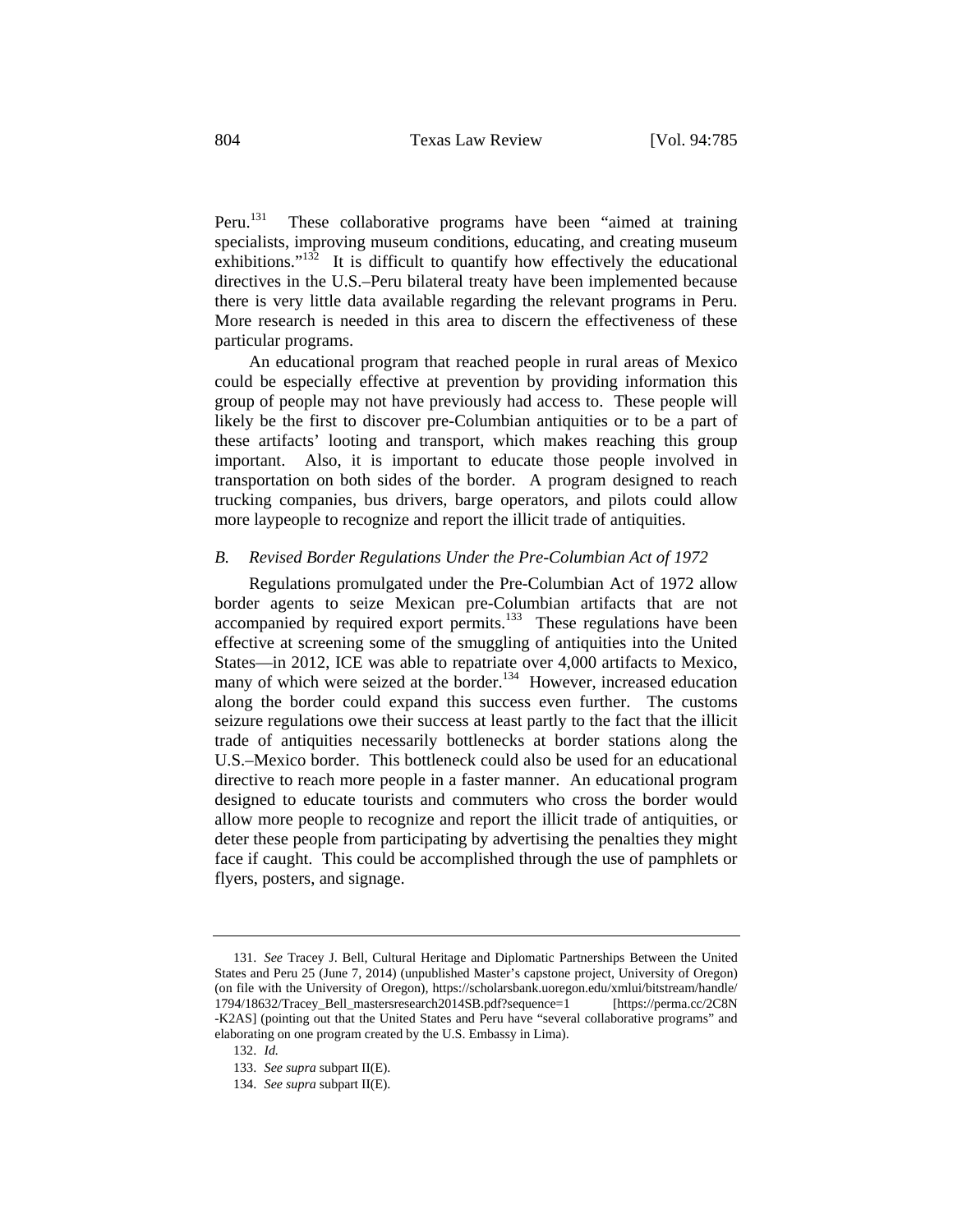# *C. An Educational Program Advising Museums and Dealers of Criminal Implications for Receiving and Selling Stolen Property Under the NSPA*

The NSPA, as interpreted under the *McClain* decision, creates criminal liability for any museum or dealer in antiquities that conspires to possess or sell any Mexican pre-Columbian antiquity exported from Mexico after 1972.<sup>135</sup> A deterrent effect might be realized through an educational A deterrent effect might be realized through an educational program directed at informing these purchasers and intermediaries in the trade of antiquities about the penalties they could face for a violation of the NSPA. Attempting to educate possible smugglers and those complicit in this illicit trade may seem like an ineffective solution, as these people already know they are breaking the law. To some extent, this is true. There will be no deterrent effect for the hardened criminals and stubborn or motivated smugglers. However, education could be very effective at reducing this illicit trade at the margins. For example, by better educating would-be smugglers and fencers that may not have previously understood the criminal implications of their actions, some percentage of these people would choose not to smuggle or fence illicit artifacts. This would serve to shrink the market demand for these antiquities, thus decreasing the incentive for looters and smugglers in Mexico to operate. A program like this might be implemented by circulating the penalties that past violators of the NSPA have suffered for illegally trading in pre-Columbian antiquities. A violator of the NSPA is subject to a fine, up to ten years in jail, or both.<sup>136</sup> Additionally, circulating advertisements of penalties frequently would create an appearance of vigilance by law enforcement that would also have some deterrent effect on the market for pre-Columbian artifacts. This tactic has been used successfully to deter crime in other areas, such as gun crimes.<sup>137</sup>

IV. Conclusion

The illicit trade of Mexican pre-Columbian antiquities represents a serious threat to the cultural and historical heritage of not only Mexico, but also the United States and ultimately the historical record of the North American continent. The global community recognizes this problem, but past and present efforts to deter and prevent the looting and destruction of

<sup>135.</sup> *See supra* subpart II(F).

<sup>136. 18</sup> U.S.C. § 2314 (2012).

<sup>137.</sup> Emmanuel Barthe, *Crime Prevention Publicity Campaigns: Response Guide No. 5*, CTR. FOR PROBLEM-ORIENTED POLICING (2006), http://www.popcenter.org/responses/crime \_prevention/print/ [http://perma.cc/8JRU-376K] ("Boston's efforts to reduce gun crimes included a publicity component that proved to be quite effective because the campaign's message 'delivered a direct and explicit message to violent gangs and groups that violent behavior will no longer be tolerated, and that the group will use any legal means possible to stop the violence.'").